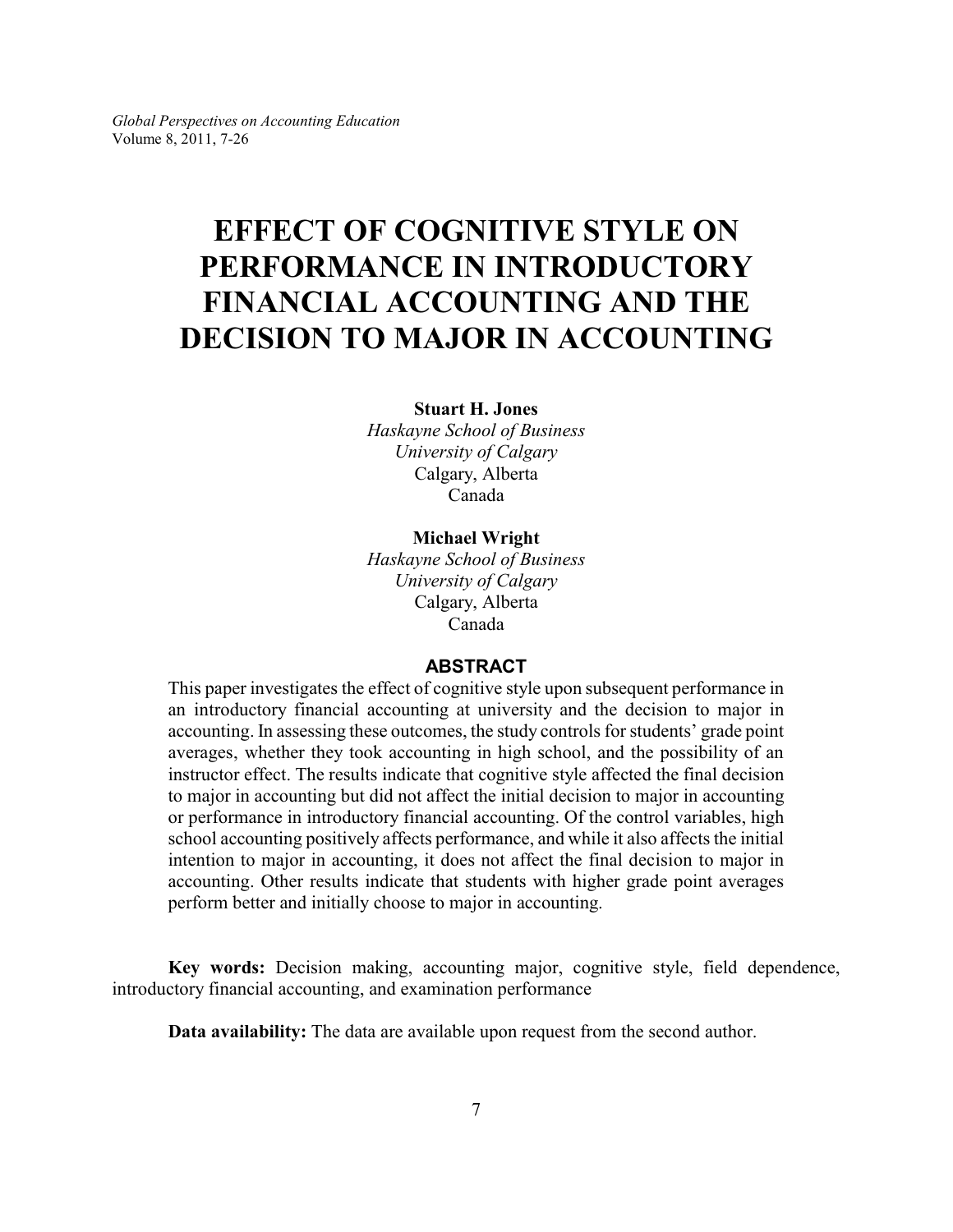# **INTRODUCTION**

counting academics over the world are interested in factors affecting student performance<br>in introductory financial accounting and why students do or do not select accounting as their<br>major. A related issue concerns the re ccounting academics over the world are interested in factors affecting student performance in introductory financial accounting and why students do or do not select accounting as their **L** major. A related issue concerns the retention of students once they select accounting; factors decision has significant resource implications. A better understanding of factors which impact student performance and their interest in the accounting profession is critical to both the academy and the profession if we are to attract the best students in large numbers into accounting.

Of the many possible factors that could be involved in a student choosing to major in accounting – motivational, parental, prior educational background, for example – cognitive style is examined here. Cognitive style, which can be viewed as "… an individual preferred and habitual approach to organizing and representing information" (Chen and Macreadie, 2002. p. 3), has been used for more than 25 years by researchers to investigate how individuals process information and make choices in learning. Cognitive style, like reasoning ability, has been extensively studied over many disciplines (e.g. Davis, 1991), and recent studies have looked at the role it plays in individuals' choice of vocation (Hicks et al., 2007). The research questions we hope to answer are: whether or not cognitive style can be used to explain which students select accounting; how they perform in accounting exams; and which ones decide to remain (or not) in accounting until they graduate. Both Chen and Macreadie's (2002) definition and Zelniker's (1989) definition – the preferred approach to problem solving that characterizes an individual's typical behavioral tendencies across a variety of situations and content domains – suggest that a useful factor in predicting both of these outcomes (performance in the introductory accounting class and the selection of accounting as the major) might be the students' cognitive style.

A global decline in the number of students who major in accounting – observed in the US (Albrecht and Sack, 2000); the United Kingdom (Marriott and Marriott, 2003); Ireland (Byrne and Willis, 2005); and Japan (Sugahara et al., 2006) – may be turning around for some universities, possibly due to students' perception of better job prospects given the current recessionary environment. Identifying factors that explain which students perform better and are attracted to the discipline of accounting in the first place is of world-wide interest. The current study adds to the literature by examining the impact of cognitive style on performance and choice of major while simultaneously controlling for the effects of prior exposure to accounting (high school), students' grade point average, and instructor.

The remainder of this paper is organized as follows: the next section contains a literature review that explains the role of cognitive style in general (and the Group Embedded Figures Test in particular) as it relates to managers, practising accountants and students. This is followed by a discussion of the research design and development of the research hypotheses. Subsequent sections present the experimental design and results respectively, while the final section offers a discussion and conclusion.

# **LITERATURE REVIEW**

Financial accounting courses require students to possess and develop problem-solving skills. A considerable body of research literature exists that indicates that cognitive style is extremely relevant in identifying this ability among individuals.<sup>1</sup> Phillips  $(1998)$  notes that, in accounting

<sup>&</sup>lt;sup>1</sup>See, for example: Shute (1979), Pratt (1980), Amernic and Beechy (1984), Gul (1984), Jones and Davidson (1995).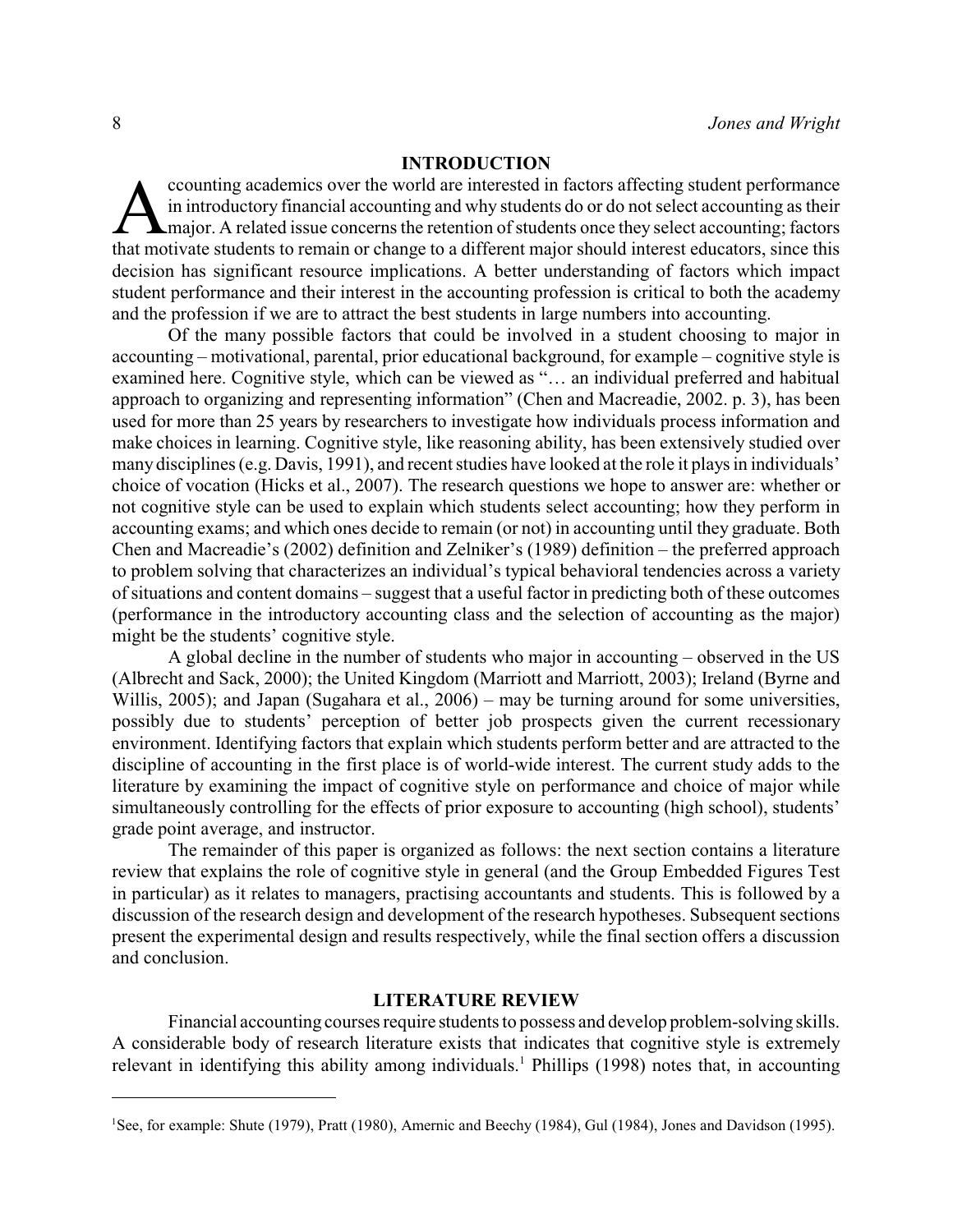education research, cognitive style has received the greatest attention when assessing performance. There are various theoretical classifications of cognitive style, but the one which has probably garnered the most attention in the literature is Witkin's Field Dependence/Field Independence (FD/FI) model (Witkin et al., 1977). In this classification, it is argued that FI individuals rely more on internal frames of reference (that is, they are less dominated by the more obvious or salient cues that a problem presents and are thus able to perceive analytically), while FD individuals rely more on external frames of reference (that is, they depend to a greater extent on their superior social skills to solve a problem), implying that FDs have a greater ability to perceive globally.<sup>2</sup> Davis (1991) describes Witkin et al.'s advocacy for the concept of Field Dependence (and their Group Embedded Figures Test (GEFT) as the appropriate measurement instrument):

Based on 30 years of field dependence-independence research, Witkin, Moore, Goodenough and Cox (1977) felt that their cognitive style approach could be profitably applied to issues relevant to education. In reviewing this research, they recognized that it was only in the beginning stages, but felt there was a sufficient body of empirical evidence to suggest that field dependence had educational implications for how students learn, how teachers teach, how students and teachers interact, and how students make vocational decisions. (p. 149).

Davis (1991) continues to summarize the results of studies investigating field dependence and academic achievement, and reports that they all show a consistent pattern – that field independent students perform significantly better than field dependent students in virtually all curriculum areas.

The GEFT consists of locating a series of simple figures within larger more complex figures that is designed so as to insert or hide the simpler figure. The ability to find the simple figure within the complex figure also reflects "an ability to solve a cognitive problem by isolating a critical element and using it in a different context" (Leader and Klein, 1996. p. 6). Individuals who are able to ignore the complex surroundings and thus "see" the simple figure inside are classified as field independent, whereas those who have difficulty in locating the simple figure are classified as field dependent. The significance of the test is explained by way of the following analogy: a subject is placed in a room and is presented with a stick and a bottle that has a cork partially inserted in its neck. The subject's task is to wedge the stick in the doorway to the room. Because the stick is slightly too short to fit into the space, this poses a problem and the field dependent subject is unable to carry out the task. The field independent subject, however, realizes that the cork can be literally taken out of its context (of stoppering a bottle) and placed in a different context – that of acting as an extension to the stick, thereby enabling the stick to fit into the doorway.

Several researchers have examined field dependency, as measured by GEFT, among various professions and student populations. Among professionals, Hicks et al. (2007), using GEFT, has shown that accountants tend to be more analytical than intuitive in terms of cognitive style (that is, they tend to be more field independent than field dependent), and they reported that disciplines such as accounting, engineering and science tend to attract more field independent individuals, while the

<sup>&</sup>lt;sup>2</sup>Witkin et al. (1971) state that the essential difference is one of embedding: FIs are better able to overcome an embedding context than are FDs. They argue that FDs rely on external (i.e., more literal or global) cues while FIs rely on internal (i.e., more analytical) cues to solve problems, and they give the stopper-in-a-bottle example (below) as an illustration.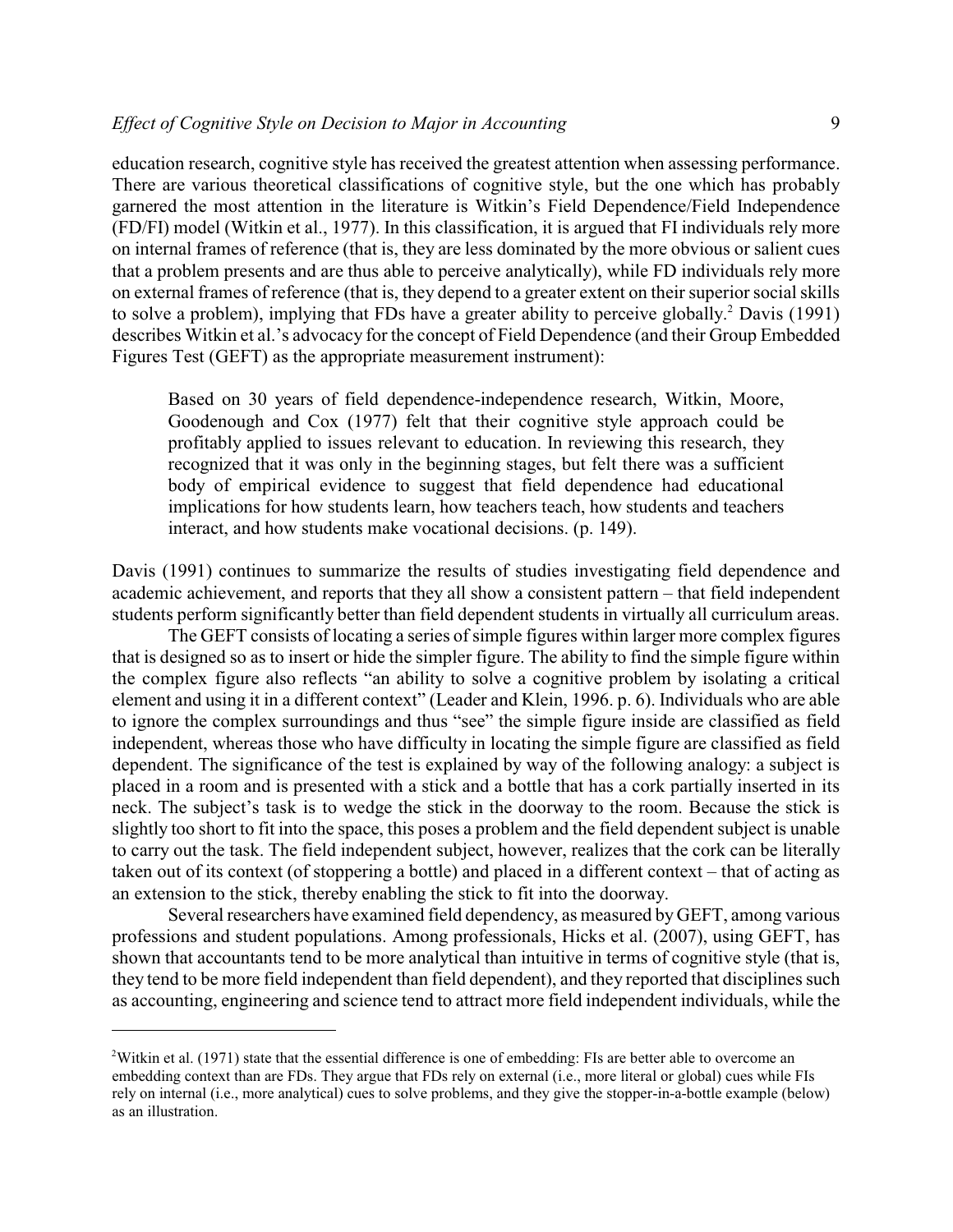opposite is found for disciplines such as nursing and the arts. Bernardi (1993) compared the mix of field independent and field dependent managers and seniors (again using GEFT) from the offices of the then "Big Six" accounting firms. He compared his results to those of Pincus' (1985) study, and found that, for both men and women, there was a significant shift towards field independence for both managers and seniors. Gul (1984) investigated the impact of both field dependence (measured by GEFT) and tolerance for ambiguity on managers' decision making and found that while tolerance for ambiguity on its own explained no significant effects, when combined with field dependence, significant effects were observed. Specifically, individuals whose tolerance for ambiguity was high had higher confidence levels in decision making as long as they were also field dependent; there was no difference in confidence between field independent and field dependent individuals whose tolerance for ambiguity was low.

Within the general student population, research indicates that the difference between field independence and field dependence is evident at least by the time students attend university. Murphy et al. (1997), using GEFT, report that Canadian business undergraduates are "moderately" field independent and that students in their upper years of the business program were more field independent than field dependent. Lusk and Wright (1981a), also using GEFT, reported that business undergraduates, while found to be less field independent than science and engineering undergraduates, were more field independent than arts students. Desanctis and Dunikoski (1983), Lusk and Wright (1981b), McRae and Young (1988), and Young et al. (1989) have all characterized business administration students as moderately field independent using the GEFT instrument.

Beyond the general student population, researchers have also studied field dependency among accounting students. In Gul et al.'s (1992b) study, accounting students in their final year were asked to indicate the relative importance of a dozen factors influencing their choice of accounting as a career. These factors included peer influence, instructor influence, previous work experience, job satisfaction, earning potential and aptitude for the subject matter. In general, the results indicated that field dependent students (measured by GEFT) considered advice given by parents, peers and instructors to be more important than field independent students when selecting accounting as a career. Bernardi (2003) investigated third-year accounting majors' understanding of financial accounting, and while students' effort, SAT verbal scores and perceptions of stress were the most significant variables, he found that the results depended on whether the student was field dependent or field independent (based on GEFT). For example, while "Effort" explained 24% of the variation in performance for field dependent students, it explained 36% of it for field independent students. Similarly, "Stress" accounted for 10% of the variation in performance for field dependent students, but only 2% for field independent students. Moreover, Chen and Macreadie (2002. p. 4) suggest that:

Field-Independent individuals tend to adopt an analytical approach to problem solving, sample more cues inherent in the field, and are able to extract the relevant cues necessaryfor the completion of a task. Conversely, Field-Dependent individuals take a passive approach, are less discriminating, and attend to the most salient cues regardless of their relevance.

In experiments that attempt to flesh out differences in performance between FI and FD individuals, it has been found that FI learners, when faced with a limited amount of unambiguous task-relevant information, will frequentlyoutperform their FD-learner peers (Rollock, 1992). In fact,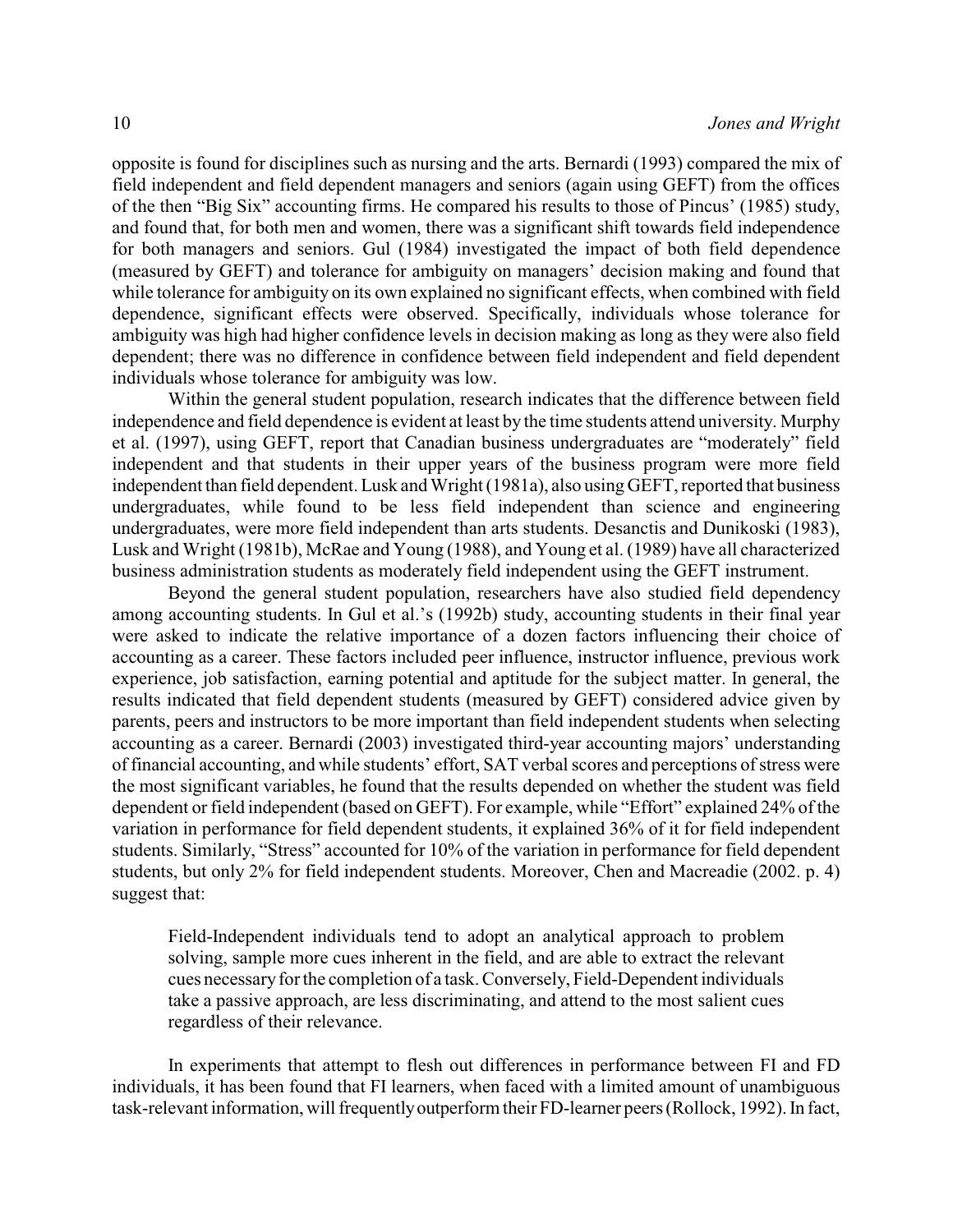Davis and Cochran (1989) indicate that research generally shows that "field-independent students reflect higher levels of achievement than field-dependent students do" (p. 41).

O'Brien et al. (2001) summarizes the distinction between field dependent and field independent subjects succinctly:

Field independent learners are highly analytical in perceiving and processing information; in fact they are often referred to in the literature as "analytical thinkers". They exhibit a tendency to organize information into manageable units and appear to possess a greater capacity for the retention of information. These individuals prefer and typically use problem-solving techniques, organization, analysis and structuring when engaged in learning and working situations. Field dependent learners aremore global and holistic in perception and information processing; in the literature they are frequently referred to as "global thinkers". They tend to accept information as it is presented or encountered and rely to a great extent on memorization. They also manifest a clear tendency to use social frames of reference to determine their own attitudes, feelings and beliefs. (p. 90).

In a New Zealand study, Au (1997) used field dependency, as measured by GEFT, to capture the concept of cognitive style. Au found that the examination performance of FI students was significantly better than FD students in a first-year marketing management course. In a New Zealand-based study, Gul et al. (1992b) looked at cognitive styles (using GEFT) as predictors of success on multiple-choice questions for final-year financial accounting students, and found that FI students outperformed FD students. The argument here is that how students approach learning, especially the way they handle ambiguity when faced with subjective material, may well affect their choice of and subsequent performance in their major.

We have selected field dependency and GEFT to examine cognitive style because of its frequent use among accounting researchers as discussed above. It is considered to be one of the more well-established and widely researched models of cognitive style (O'Brien and Wilkinson, 1992) and has continued to be used in accounting (see, for example, Bernardi, 2003; Awasthi and Pratt 1990; Gul et al., 1992a; and Gul 1984; 1990).

#### **RESEARCH DESIGN AND HYPOTHESES DEVELOPMENT**

#### **Research Design**

Because the current study investigates students in introductory financial accounting, not all of them will be business students (it is a required course in the BComm degree), and of those who are, not all will desire to major in accounting. Further, those who have indicated initially that they intend to major in accounting, not all of them will find the discipline to their liking and some will subsequently switch to another major. For these reasons, it is reasonable to expect that there would be more of a mix of cognitive styles among these students than one would likely find among students in their final accounting year (where one would expect a more homogenous [i.e. FI] sample), based on the research of Murphy et al. (1997). We argue therefore that the GEFT instrument should be a suitable tool to investigate introductory students' ultimate choice of major. Moreover, because field independent individuals exhibit greater analytical skills than field dependent individuals (Bernardi, 1993), we can expect that performance on accounting exams will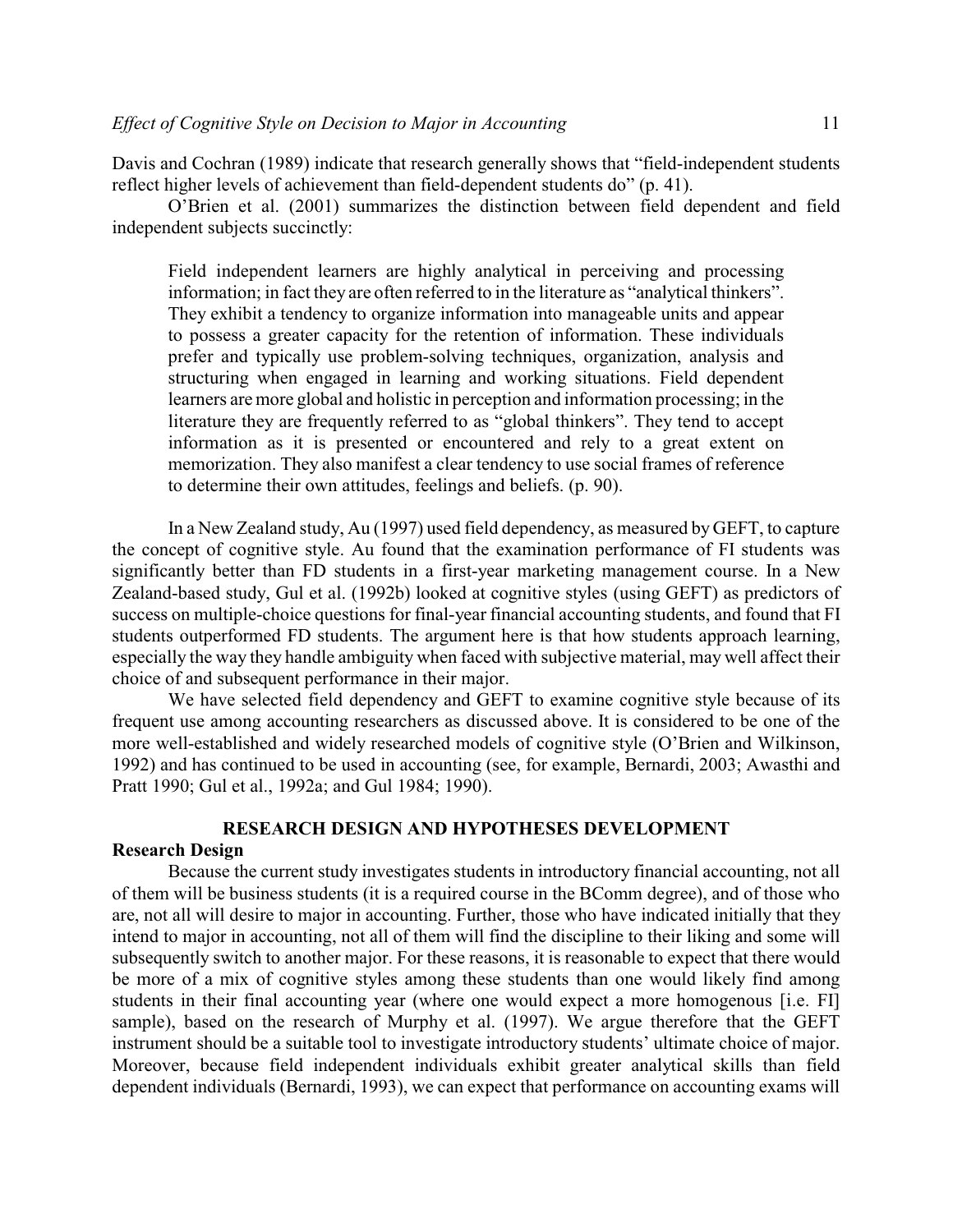depend on students' level of field independence. This follows because such exams are typically more analytical than those of many other business courses.<sup>3</sup>

In the current study, we include other factors as control variables which might affect performance in introductory financial accounting and the decision to major in accounting. One is a student's prior exposure to accounting in high school. A number of papers have been published in the accounting literature that compare the performance of students in university-level accounting courses who have completed high-school level accounting (or bookkeeping) courses with those who have had no such prior exposure (e.g., Baldwin and Howe, 1982; Eskew and Faley, 1988; Stice et al., 1997; Wooten, 1998). These studies are warranted for several reasons. For example, academics are interested in knowing whether prior accounting exposure confers an advantage (in terms of higher grades) once students are at university, or indeed, if it confers a disadvantage – perhaps as a result of students being too self-assured when they are presented with what appears to be a repeat of high-school material. This last point is particularly interesting if the first-year university accounting course is more semantic than syntactical (i.e. deemphasizing bookkeeping skills and focusing more on the needs of users of accounting) – a distinct possibility if most high school accounting courses have adopted a bookkeeping approach (the "high school bookkeeping group," to use Baldwin and Howe's [1982] terminology). However Baldwin and Howe (1982) found that therewas no overall difference in final examination performance in the first college-level accounting course between those who had and had not taken accounting in high school. Nevertheless, Eskew and Faley (1988) found that while previous accounting experience in high school accounted for a significant portion of the variance in examination performance, aptitude and effort accounted for the majority of the explained variance. Bergin (1983) and Keef (1988) found no significant difference in performance between students who studied accounting in high school and those that did not. On the other hand, several other researchers did find significant differences between the two groups (e.g., Swanson and Brooks, 1984; Mitchell, 1985; Schroeder, 1986; Farley and Ramsay, 1988; Auyeung, 1991; Keef and Hooper, 1991).

Another factor which might affect performance is student motivation or commitment. Lee (1999) found that motivation, as proxied by the intention to major in accounting, was significantly associated with the grade in the first introductory accounting course in Hong Kong. It is also likely that this initial intention to major in accounting would affect the final choice of major upon graduation. Forthis reason, we measure both what affects the initial intention to major in accounting (where the intention is treated as a dependent variable) and then in subsequent analysis (performance on introductory financial accounting and major at the time of graduation), we use the initial intention as a control variable as it affects other outcomes.

When investigating student performance, especially when it is combined with other cognitive measures, it is typical to consider GPA. A study of abstract reasoning among accounting students by Shute (1979) indicated that there was a significant relationship between cognitive level (CL) and GPA, despite the fact that only 7 percent of the variance in CL could be explained by GPA. Although they only found significance at the 10 percent level when they used GPA as a control variable, Amernic and Beechy (1984) controlled for it in their study of cognitive complexity and the

 ${}^{3}$ It should be noted that the GEFT instrument is also widely used in other fields (e.g., Sisco and Leventhal, 2007; Chapman and Calhoun, 2006; Liu, 2006; Guillot and Collet, 2004; Cakan, 2003; Chao and Huang, 2003; McMorris et al., 2002; O'Brien et al., 2001; Salbod, 2001; and Huang and Chao, 2000).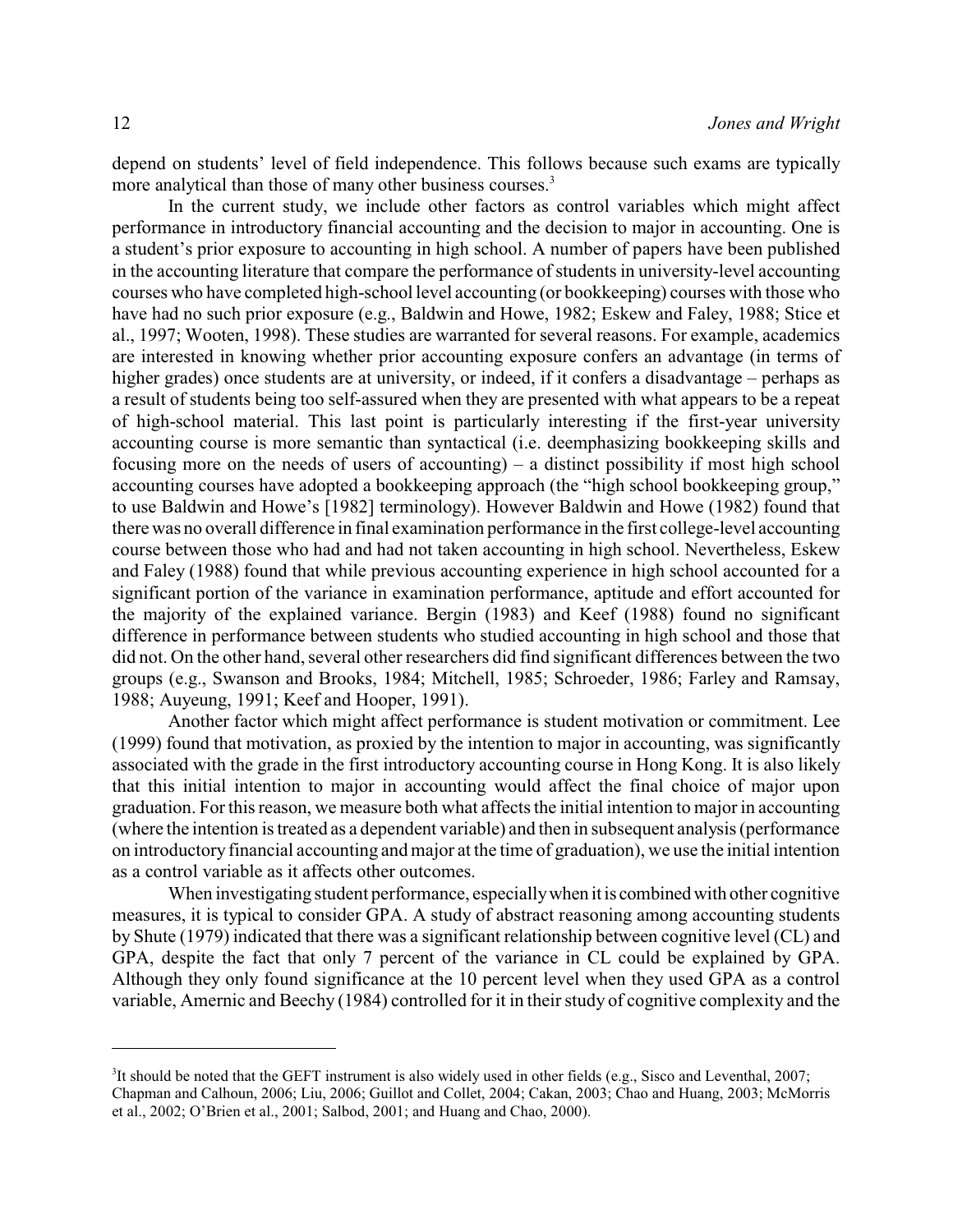performance of accounting students in introductory financial accounting. Similarly, Jones and Davidson (1995) found that GPA was significant only for concrete-operational questions (as opposed to formal-operational ones) when they tested the performance of high and low reasoninglevel students. Using end-of-textbook questions as a measure of performance ability in a physics class, Bonham et al. (2003) found that GPA was a significant predictor of performance. Accordingly, we control for grade-point average.

A final factor that we control for in the study is the course instructor. The seven sections of introductory financial accounting were taught by three different instructors having different academic and professional qualifications. Maudlin et al. (2000) found that of all the factors affecting the decision to major in accounting, the instructor in the accounting principles course received the highest ranking. Cohen and Hanno (1993) also found that accounting educators influence the choice of major. Lee (1999) found a significant effect on student performance in the first two accounting courses at the Chinese University of Hong Kong. The effect of an instructor has been studied in other fields as well. Tuckman (1975) compared graduate students to experienced faculty teaching a macroeconomics course. He found that while the experienced faculty did a better job teaching the skills required for exams, the graduate students had a more positive effect on student attitudes. Saunders (2001) looked at instructors' native language as a factor that might affect student learning. He found that student learning was not significantly different between instructors whose first language was and was not English. However, Saunders's study looked at graduate instructors rather than long-term faculty appointed instructors for his study. In contrast, Borjas (2000), also using graduate teaching instructors, found that foreign-born instructors negativelyimpacted the final grade of undergraduates. In this study, we control for the instructor through the use of dummy variables.<sup>4</sup>

#### **Hypotheses**

The study first assesses whether field dependency, after controlling for taking accounting in high school and incoming GPA affects the initial decision by students whether or not to major in accounting. Research findings indicate that accountants tend to be more field independent than others. For example, Bernardi (1993) reported that practising accountants have shifted to a more field independent (analytical) style, and Lusk and Wright (1981a) found that business undergraduates, while less field independent that science and engineering undergraduates, were nevertheless more field independent than arts undergraduates. Also, Kelleher (1997) showed that marketing and accounting majors are more field independent than management majors. Consequently, we posit that field independent students will tend initially to select accounting as their major compared to those who are field dependent. We state the hypothesis in the null form rather than in our unidirectional expectation for GEFT as follows:

 $H_{1}:$ : Whether students are field dependent or independent, after controlling for taking accounting in high school and incoming GPA, does not affect the initial decision to major in accounting.

<sup>&</sup>lt;sup>4</sup>Initially it was thought that the course load in the semester the introductory financial accounting course was taken would impact performance and should be included as another control variable. However, because 95 percent of the students were taking a full load, we suspected that it would have no effect. Subsequent analyses confirmed that the statistics were unaffected by whether or not we included course load, so we have omitted it.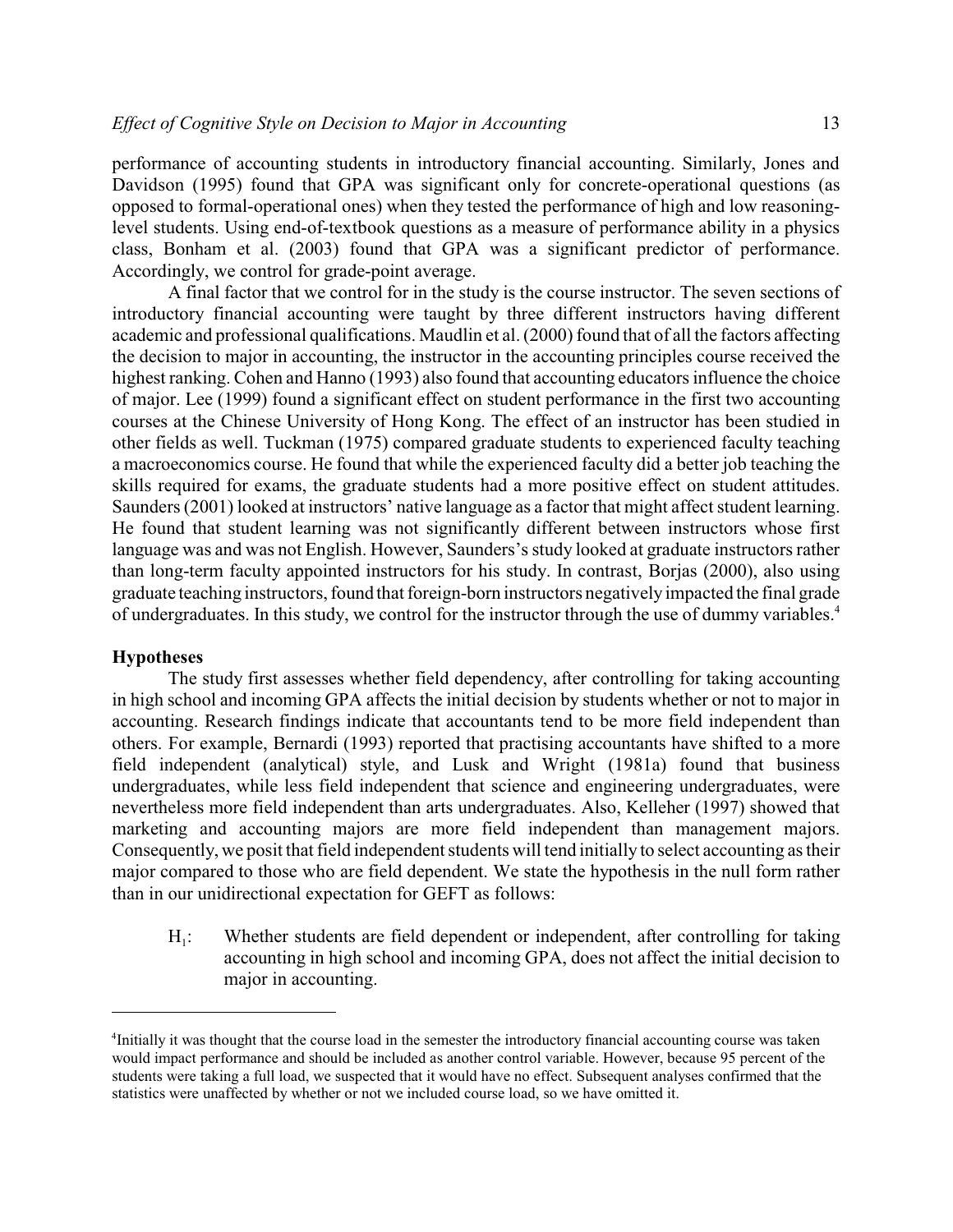The second hypothesis concerns the actual performance outcome in introductory financial accounting as measured by the letter grade achieved in the course. It is argued that in addition to the same factors in the previous hypothesis, the instructor and the initial decision to major in accounting could also affect the actual performance achieved. The effectiveness of the instructor should have a measurable effect on performance given the findings of Tuckman (1975), Saunders (2001) and Borjas (2000) cited earlier, and it is further argued that if a student initially decides to major in accounting, then there should be some intrinsic factor that is motivating the choice which, inter alia, should lead to superior performance. Given the research findings previously noted regarding the superior performance of field independent students, we again expect that field independent students should obtain higher letter grades than field dependent students. We state the hypothesis in its null form rather than in our unidirectional expectation for GEFT as:

 $H<sub>2</sub>$ : : Whether students are field dependent or independent, after controlling for taking accounting in high school, incoming GPA, instructor, and the initial decision to major in accounting, does not affect the letter grade in the course.

The final hypothesis considers factors which may affect the final choice of majoring in accounting or not at the time of graduation. (This may or may not be the same major as the initial major at the beginning of the course.) Field independent students are more likely to select accounting as their graduating major for the same reasons as noted previously for the initial decision to major in accounting. It is also likely that the grade received in introductory financial accounting will affect the choice of major upon graduation, since a high grade, in addition to increasing motivation, reinforces in the student's mind that the initial choice of accounting was a sensible one. Consequently, the grade in introductory accounting must be controlled for, along with taking accounting in high school, incoming GPA and instructor. However, since there are likely to be a number of exogenous factors that could affect the final choice of major (e.g. the reality of pursuing an accounting major compared to something different; actual performance compared to anticipated performance in subsequent accounting examinations, etc.), it is possible that the eventual major selected may not be the same as the initial one. Nevertheless, while it is impossible to control for the effects of these subsequent events, theory would suggest that after controlling for the above initial factors, field independent students should be more inclined to graduate in accounting than field dependent students. We state the hypothesis in its null form, rather than in our unidirectional expectation for GEFT, as:

 $H<sub>3</sub>$ : : Whether students are field dependent or independent, after controlling for taking accounting in high school, GPA, instructor, the initial decision to major in accounting, and the grade in introductory financial accounting, does not affect the major upon graduation.

# **Experimental Design**

# *Sample*

The subjects for this study are 142 volunteer students (out of approximately 340 registered) taking introductory financial accounting at a large university in Western Canada. This course is required for all students pursuing the undergraduate business degree and students take it in the second year of their four-year program. Moreover, as mentioned earlier, nonbusiness students also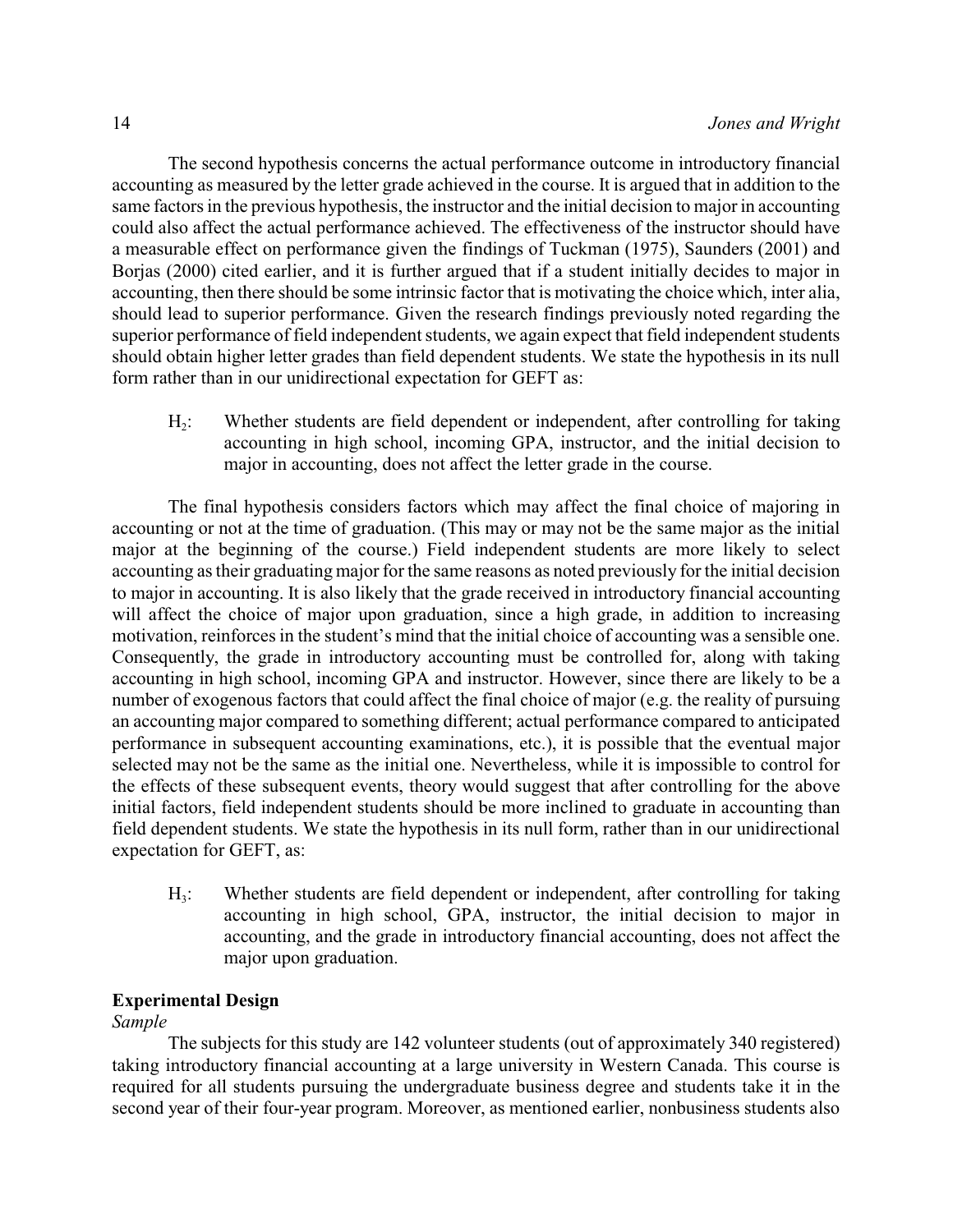take this course. As this is a high-demand course, it is offered in both the fall and winter semesters in section sizes of approximately 55 students. Seven sections were run in the fall semester, the semester chosen for the study. In order to run these multiple sections, three different instructors were assigned to teach the course, one of whom being the course coordinator who ensured (through frequent meetings throughout the semester) that each instructor was not falling behind with the material being taught. All sections had a common syllabus as well as common quizzes, mid-term and final examination. Two classes and a tutorial were held each week.

#### *The Instrument*

At the first tutorial of the semester, students were asked to complete a questionnaire and the GEFT instrument. The GEFT involves a number of complex figures within which are hidden ("embedded") simpler figures, and the student is required to identify the simpler figure by tracing its outline. Field independent students are able to identify more figures than are field dependent students in the allowed time limit. The questionnaire asked students: (i) if they took accounting in high school, and (ii) if they intended to major in accounting in their commerce degree. Data was also collected from university records on the students' cumulative grade point average (GPA) immediately prior to the semester in which they took the introductory financial accounting course, the numeric mark out of 100 in the course, the letter grade received in the course, their instructor, and their actual major upon graduation.

#### *Variables*

We investigate the effect of the one independent variable (cognitive style measured with GEFT) and the three control variables discussed earlier on three dependent variables (outcomes): the students' initial intention to major in accounting (MAJOR), the letter grade obtained (GRADE), and the major upon graduation (GRADMAJOR). MAJOR, is coded as 1 if the student indicated an initial intention to major in accounting and is coded as 0 otherwise. GRADE, is the numeric equivalent of the letter grade achieved in introductory financial accounting (a letter grade of "B" is equivalent to a 3.0 on the 4.0 system and a letter grade of "B+" is equivalent to a 3.3). This measure was chosen over the actual numeric score earned in the course because students are more focused on their letter grade.<sup>5</sup> GRADMAJOR is coded as 1 if the student actually graduated with a major in accounting and coded as 0 otherwise. We use linear regression for the continuous dependent variable of GRADE and logistic regression for the dichotomous dependent variables of MAJOR and GRADMAJOR. It should be noted that MAJOR is used as a dependent variable in the first analysis, and thereafter it is used as a control variable in subsequent analysis. Similarly, GRADE is used as a dependent variable initially and then it is used as a control variable in the subsequent analysis of GRADMAJOR.

GEFT was coded as 1 if the student is above the median score on the GEFT instrument, indicating they are field independent, and as 0 if the student is below the median score on the GEFT instrument, indicating they are field dependent (this approach is consistent with Gul [1984] and Daniels and Moore [2000]). The control variables were coded as follows: HS, coded as 1 if the

 $5$ This is because students make academic decisions based on the letter grade, not the numeric mark. A mark of 70%, for example, could translate to a grade of "A" if the exam were set too "hard" or, conceivably, to a grade of "C" if it were set too "easy".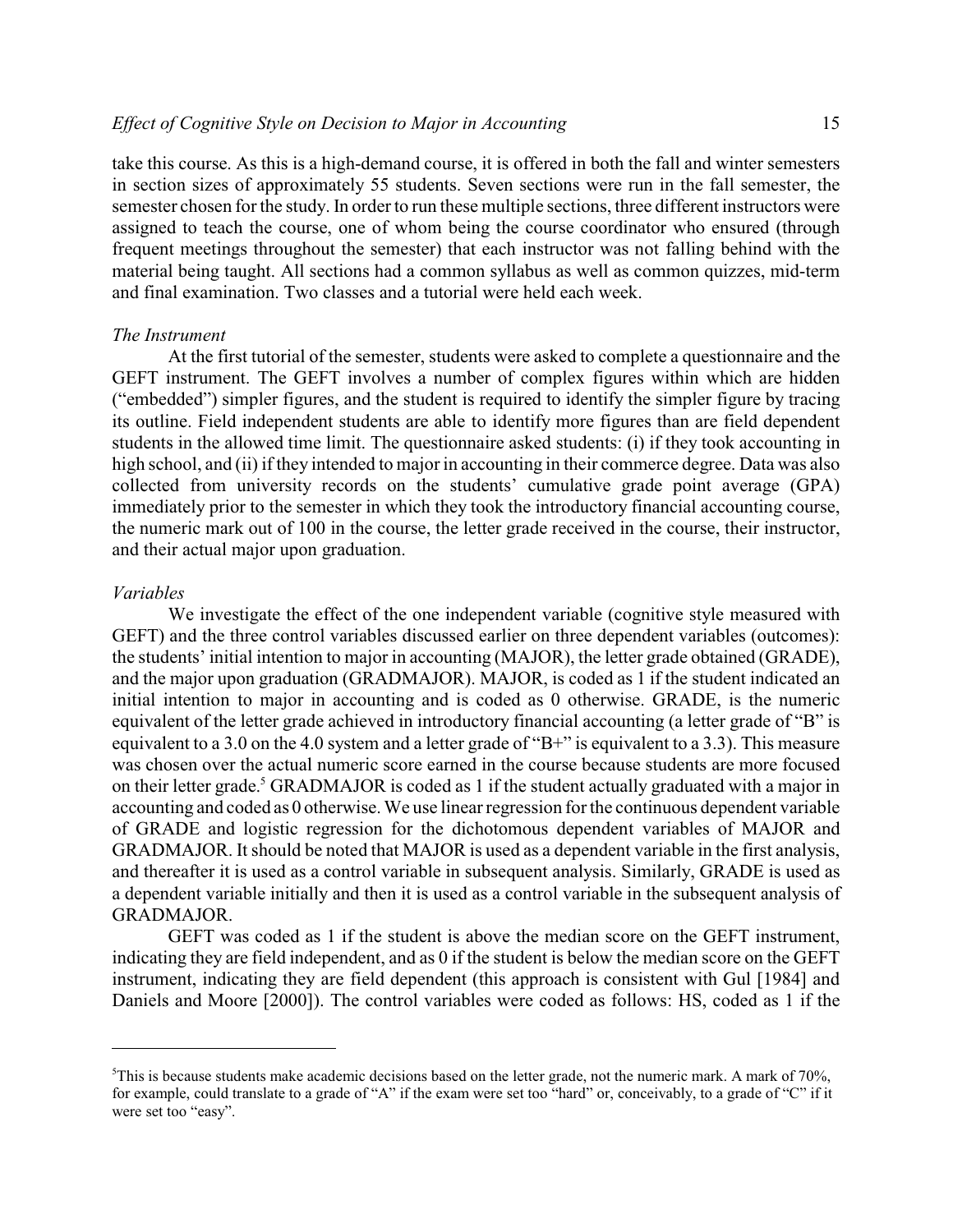student took accounting in high school and as 0 otherwise; GPA, measured as the cumulative grade point average at the university prior to the semester in which the introductory financial accounting course was taken; and INSTRUCTOR coded as two dummy variables. As there were three instructors who taught the various sections, n-1, or two, dummy variables were required. Arbitrarily setting Instructor A to be the base case allowed a comparison to be made between Instructors A and B (dummy variable labeled INSTRUCTOR AB), and between Instructors A and C (dummy variable labeled INSTRUCTOR AC).

## **RESULTS**

The demographic profile of the subjects is presented in Table 1. As can be seen, almost 39 percent of students took accounting in high school and over 33 percent of all the students intended to major in accounting. Table 1 also shows that only 14.8 percent of students graduated with an accounting major and, of the 33 percent who initially intended to major in accounting, only 34 percent of them actually did so. The correlation coefficients are presented in Table 2. There is a moderately high correlation between two of the dummy variables used to measure the instructor, and there is a high correlation between GPA and GRADE (which are both used as control variables in the test of the last hypothesis); however, they are less than 0.70 which indicates that multicollinearity is not a concern.<sup>6</sup>

The first hypothesis concerns the initial decision to major in accounting and is assessed using logistic regression, as the dependent variable is binomial. The results are shown in Table 3 and indicate that GEFT is not significant<sup>7</sup> and one of the control variables is significant – accounting in high school. Clearly, having taken accounting in high school had a significant positive effect on the initial decision to major in accounting, but being field independent had no effect in our sample of students. Of the 142 students in the study, 47 originally intended to major in accounting. As will be discussed below, this number dropped to only 16 by the time of graduation.

| <b>TABLE 1</b><br><b>Descriptive Statistics</b>                                     |           |  |  |  |  |
|-------------------------------------------------------------------------------------|-----------|--|--|--|--|
| Incoming GPA (average)                                                              | 3.10      |  |  |  |  |
| High school accounting $(\%)$                                                       | 38.73     |  |  |  |  |
| Intend to major in accounting $(\%)$                                                | 33.10     |  |  |  |  |
| GEFT (maximum 18) mean (median)                                                     | 14.36(16) |  |  |  |  |
| Mark in Introductory Financial Accounting (average %)                               | 68.55     |  |  |  |  |
| Letter Grade in Introductory Financial Accounting (average -<br>using $4.00$ scale) | 2.62      |  |  |  |  |
| Graduated with major in accounting $(\%)$                                           | 14.8      |  |  |  |  |
| Stayed in accounting $(\% )$                                                        | 34.0      |  |  |  |  |

<sup>&</sup>lt;sup>6</sup>If there were a multicollinearity problem, it would potentially lead to imprecise estimates of the beta coefficients and it would increase the standard error of the coefficients, thus reducing the tests of significance and making it more difficult to obtain statistically significant results.

The power of the test was assessed to determine if it is too low to detect a significant difference. The resulting analysis indicates that the power of the test for GEFT in this logistic regression is 0.57. This is below a common rule of thumb threshold of 0.80, although there is no well-established rule.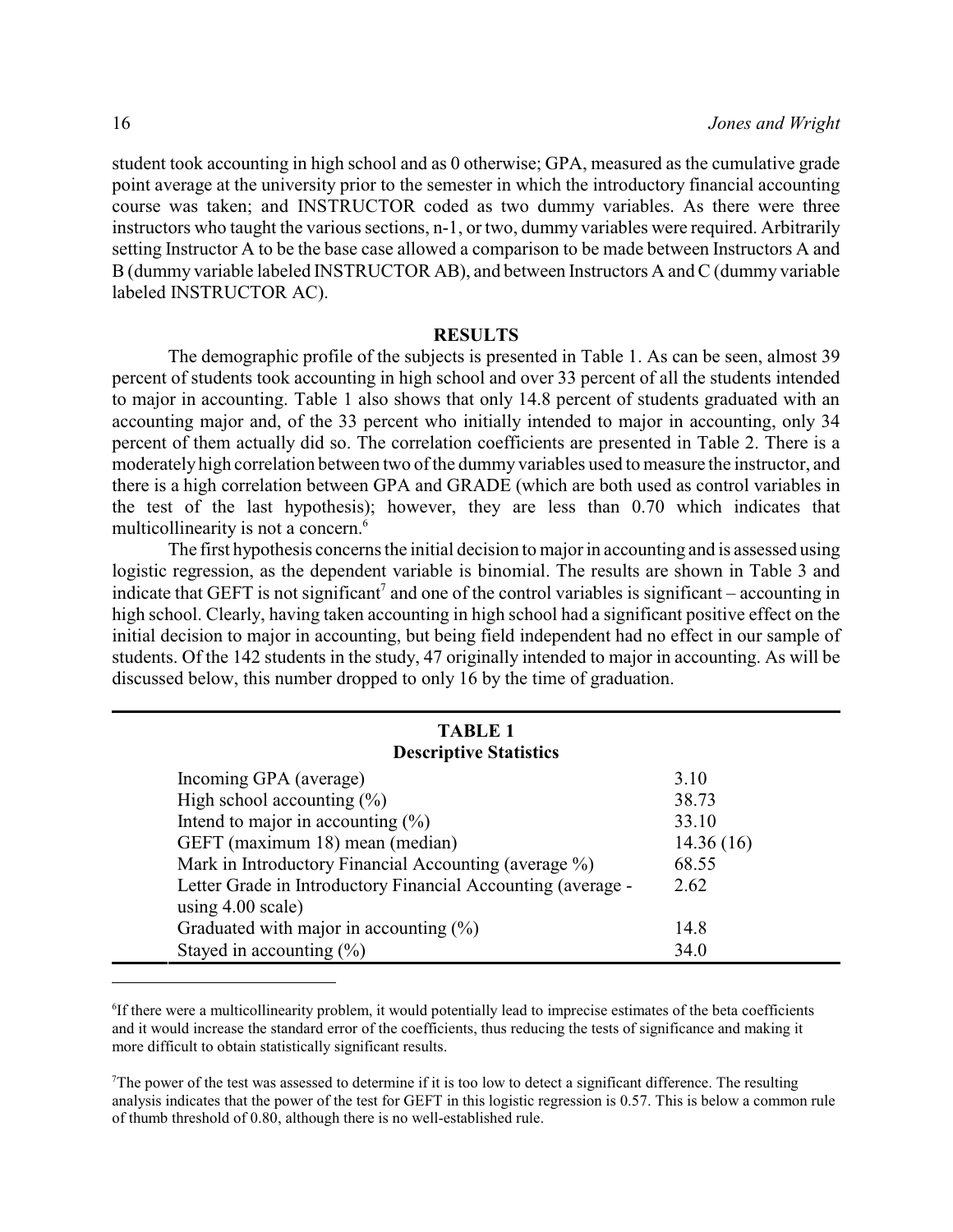| <b>TABLE 2</b><br><b>Correlations</b> |                      |                      |                      |                      |                      |                     |                      |                      |
|---------------------------------------|----------------------|----------------------|----------------------|----------------------|----------------------|---------------------|----------------------|----------------------|
|                                       |                      | GPA                  | <b>MAJOR</b>         | <b>GEFT</b>          | <b>GRADE</b>         | <b>GRADMAJOR</b>    | <b>INSTRUCTOR AB</b> | <b>INSTRUCTOR AC</b> |
| <b>HS</b>                             |                      | $-0.258*$<br>(0.002) | $0.209*$<br>(0.013)  | $-0.135*$<br>(0.109) | $-0.030*$<br>(0.725) | $0.117*$<br>(0.167) | $0.090*$<br>(0.286)  | $0.074*$<br>(0.382)  |
|                                       | <b>GPA</b>           |                      | $-0.169*$<br>(0.046) | $0.154*$<br>(0.070)  | $0.621**$<br>(0.000) | $0.145*$<br>(0.088) | $-0.175*$<br>(0.039) | $-0.255*$<br>(0.002) |
|                                       | <b>MAJOR</b>         |                      |                      | $-0.105*$<br>(0.215) | $-0.073*$<br>(0.389) | $0.381*$<br>(0.000) | $-0.021*$<br>(0.802) | $0.107*$<br>(0.205)  |
|                                       | <b>GEFT</b>          |                      |                      |                      | $0.077*$<br>(0.365)  | $0.161*$<br>(0.055) | $-0.023*$<br>(0.788) | $-0.135*$<br>(0.110) |
|                                       | <b>GRADE</b>         |                      |                      |                      |                      | $0.158*$<br>(0.060) | $0.097*$<br>(0.249)  | $-0.364*$<br>(0.000) |
|                                       | <b>GRADMAJOR</b>     |                      |                      |                      |                      |                     | $0.013*$<br>(0.881)  | $-0.198*$<br>(0.018) |
|                                       | <b>INSTRUCTOR AB</b> |                      |                      |                      |                      |                     |                      | $-0.416*$<br>(0.000) |

\* Spearman correlation (2-tailed significance level in brackets)

\*\* Pearson correlation (2-tailed significance level in brackets)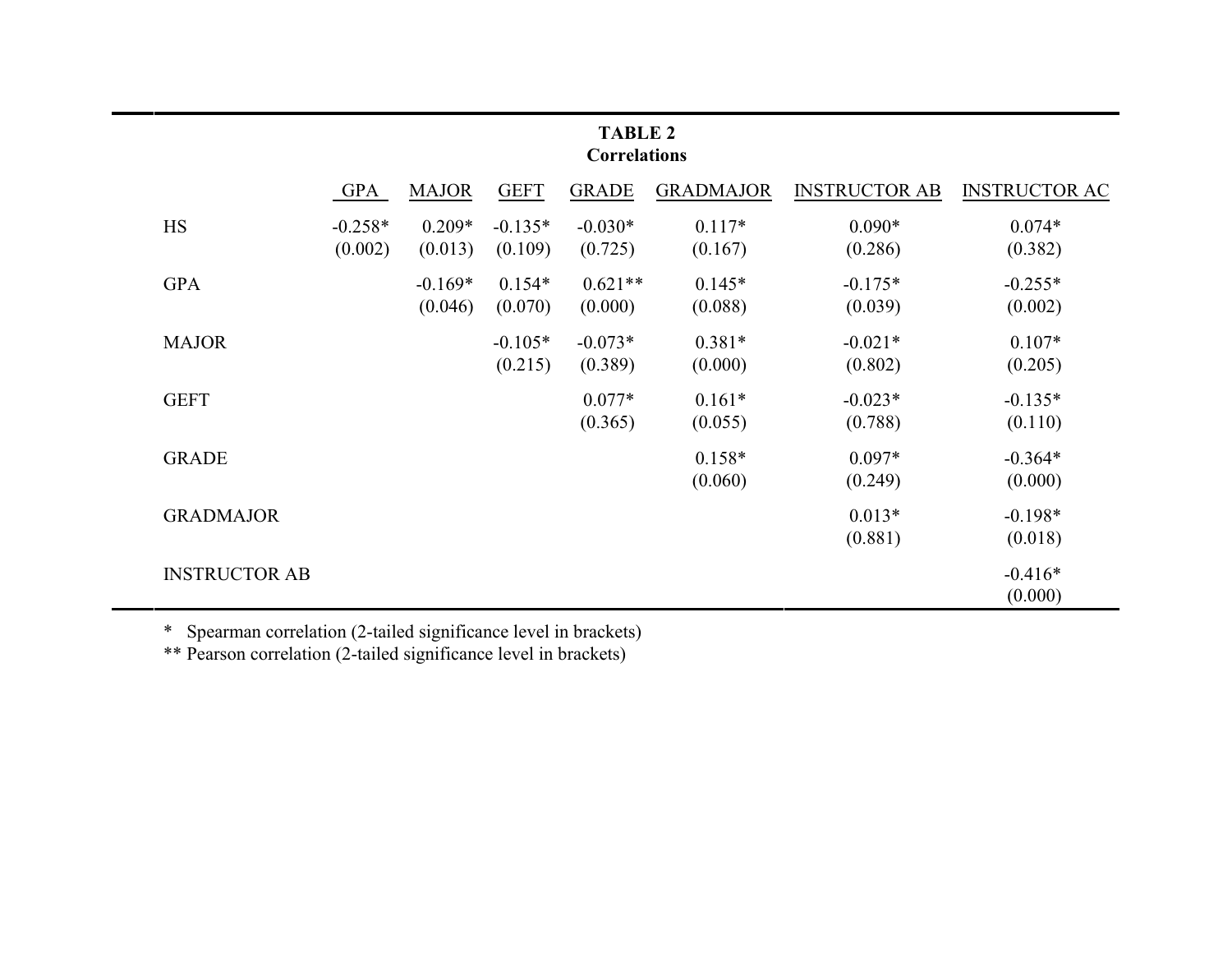# **TABLE 3 Logistic Regression Model for MAJOR**

Dependent Variable: Initial decision to major in accounting

| Chi Square: 9.805                                                                                                          |          | Significance: .020 | -2 Log Likelihood: 168.878 |        |              |
|----------------------------------------------------------------------------------------------------------------------------|----------|--------------------|----------------------------|--------|--------------|
|                                                                                                                            | B        | SE                 | Wald                       | Exp(B) | Significance |
| Constant                                                                                                                   | 0.578    | 1.175              | 0.250                      | 1.799  | 0.617        |
| Independent Variable:                                                                                                      |          |                    |                            |        |              |
| <b>GEFT</b>                                                                                                                | $-0.357$ | 0.374              | 0.911                      | 0.700  | $0.170*$     |
| Control Variables:                                                                                                         |          |                    |                            |        |              |
| <b>HS</b>                                                                                                                  | 0.825    | 0.382              | 4.669                      | 2.283  | 0.031        |
| <b>GPA</b>                                                                                                                 | $-0.464$ | 0.365              | 1.618                      | 0.629  | 0.203        |
| * 1-tailed test, since the hypothesis is directional                                                                       |          |                    |                            |        |              |
| MAJOR: $1 =$ originally intended to major in accounting; $0 =$ otherwise<br>GEFT: $1 =$ field independent; $0 =$ otherwise |          |                    |                            |        |              |

HS:  $1 =$  took high school accounting;  $0 =$  otherwise

GPA: Cumulative grate point average at the university prior to the semester in which the

introductory financial accounting course was taken

The second hypothesis relates to the letter grade achieved in introductory financial accounting. The independent variable (GEFT) is the same as for the previous hypothesis but with the addition of MAJOR as another control variable for this analysis. The results are presented in Table 4.<sup>8</sup> The results illustrate that GEFT had no impact on the grade achieved.<sup>9</sup> For the control variables, high school accounting ( $p = 0.042$ ), and GPA ( $p = 0.000$ ) significantly affected the grade received in the course, with those who took high school accounting and having a higher incoming GPA performing better. In contrast, the initial decision to major in accounting (MAJOR) and the two INSTRUCTOR dummy variables had no impact.

The last hypothesis concerns the choice of major upon graduation. The same independent variable and control variables are included in this analysis as for the previous hypothesis with the addition of GRADE. This is tested using logistic regression with GRADMAJOR as the dependent variable. As can be seen in Table 5, GEFT significantly affects the final decision to major in accounting ( $p = 0.026$ ), meaning that field independents are more likely to major in accounting upon

 ${}^8$ The analysis was replicated using the numeric mark out of 100 for the course and, as expected, the results were identical with that using the GRADE.

<sup>&</sup>lt;sup>9</sup>As with the previous hypothesis, the power of the test was assessed to determine if it is too low to detect a significant difference. The resulting analysis indicates that the power of the test for GEFT in this regression is only 0.057.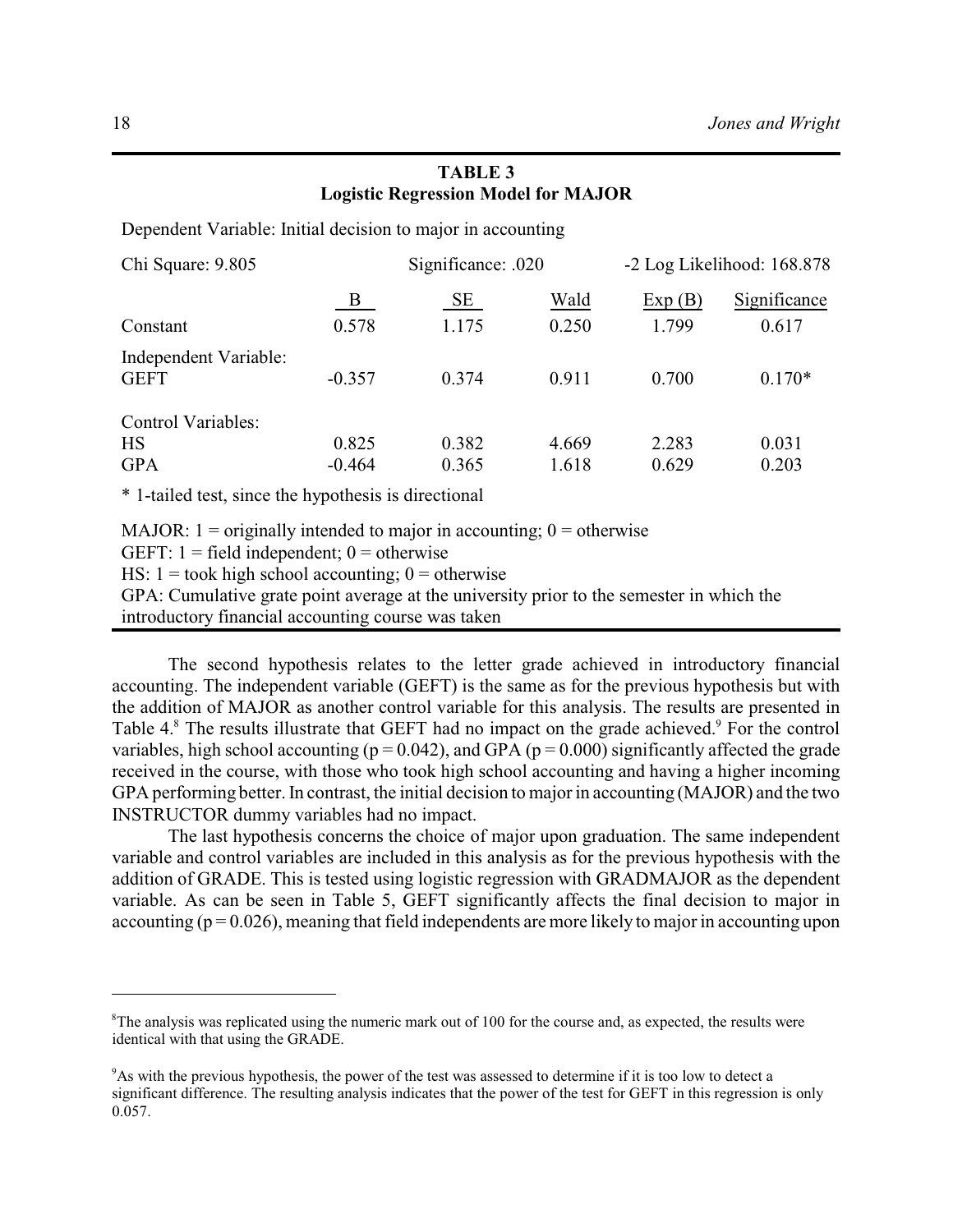# **TABLE 4 Logistic Regression Model for MAJOR**

Dependent Variable: Letter grade in introductory financial accounting course measured as the numeric equivalent

| R-Square: $0.679$                    | Adjusted R-Square: 0.436 | Model F: 18.931       | Significance: 0.000 |              |
|--------------------------------------|--------------------------|-----------------------|---------------------|--------------|
|                                      | Unstandardized Beta      | <b>Standard Error</b> | $-t$                | Significance |
| Constant                             | $-0.296$                 | 0.367                 | $-0.806$            | 0.422        |
| Independent Variable:<br><b>GEFT</b> | $-0.024$                 | 0.098                 | $-0.241$            | $0.405*$     |
| Control Variables:                   |                          |                       |                     |              |
| <b>HS</b>                            | 0.214                    | 0.104                 | 2.052               | 0.042        |
| <b>GPA</b>                           | 0.927                    | 0.104                 | 8.958               | 0.000        |
| <b>MAJOR</b>                         | $-0.028$                 | 0.105                 | $-0.270$            | 0.787        |
| <b>INSTRUCTOR AB</b>                 | 0.244                    | 0.132                 | 1.854               | 0.066        |
| <b>INSTRUCTOR AC</b>                 | $-0.220$                 | 0.118                 | $-1.868$            | 0.064        |

\* 1-tailed test, since the hypothesis is directional

GRADE: Measured as the numeric equivalent grade GEFT:  $1 =$  field independent;  $0 =$  otherwise HS:  $1 =$  took high school accounting;  $0 =$  otherwise GPA: Cumulative grate point average at the university prior to the semester in which the introductory financial accounting course was taken MAJOR:  $1 =$  originally intended to major in accounting;  $0 =$  otherwise INSTRUCTOR AB:  $1 =$  Instructor B (Instructor A as reference) INSTRUCTOR AC:  $1 =$  Instructor C (Instructor A as reference)

graduation.<sup>10</sup> Of the control variables only MAJOR ( $p=0.000$ ) was significant. INSTRUCTOR AC  $(p = 0.052)$  was just outside the conventional 0.05 significance level. However, it should be notedthat only 21 students of the 142 students who participated in the study graduated with a major in accounting. (Of these 21, 16 originally intended to major in accounting and 5 switched into accounting.)

We conducted a follow-up analysis of the subset of students who initially planned to major in accounting to determine whether they ultimately majored in accounting at the time of graduation. This was conducted using logistic regression and the same set of variables as for hypothesis 3 but without MAJOR included as a dummy variable, because the analysis only included those students who had initially intended to major in accounting. The results (which are not presented in a table) indicate that GEFT ( $p = 0.039$ , 1-tailed), GPA ( $p = 0.034$ ) and the INSTRUCTOR AC dummy

 $^{10}$ To test the sensitivity of the median (score of 16) used for the cut-off between FI and FD subjects, we also investigated cut-offs of 15 and 17. GEFT was still significant at 15 (0.013) but not at 17 (0.293).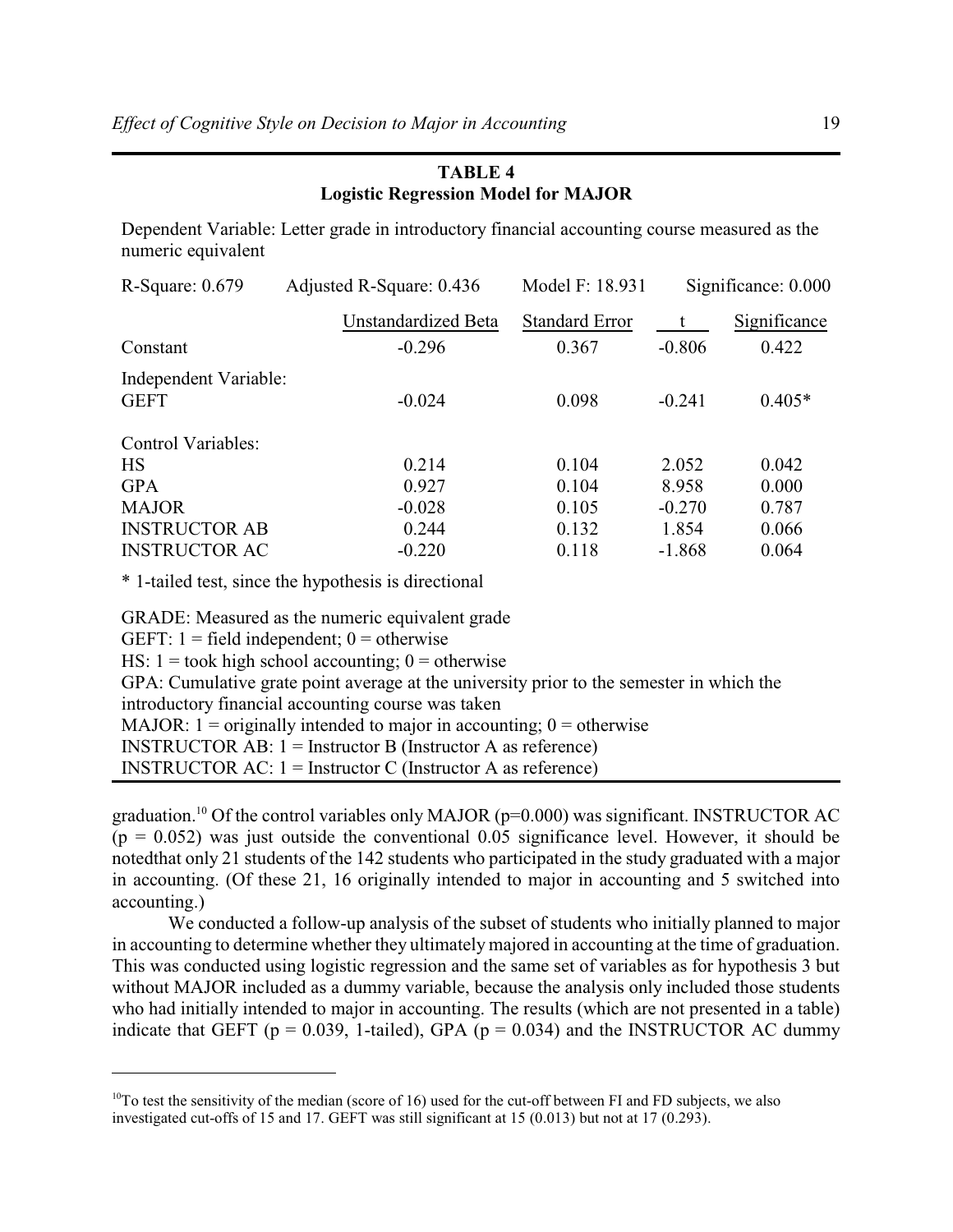# **TABLE 5 Logistic Regression Model for GRADMAJOR**

Dependent Variable: Major at time of graduation

| Chi Square: 39.982                   |          | Significance: .000 | -2 Log Likelihood: 78.377 |        |              |
|--------------------------------------|----------|--------------------|---------------------------|--------|--------------|
|                                      | B        | SE                 | Wald                      | Exp(B) | Significance |
| Constant                             | $-8.837$ | 2.880              | 9.417                     | 0.000  | 0.002        |
| Independent Variable:<br><b>GEFT</b> | 1.275    | 0.654              | 3.804                     | 3.579  | $0.026*$     |
| Control Variables:                   |          |                    |                           |        |              |
| <b>HS</b>                            | 0.866    | 0.661              | 1.718                     | 2.377  | 0.190        |
| <b>GPA</b>                           | 1.791    | 0.965              | 3.447                     | 5.996  | 0.063        |
| <b>MAJOR</b>                         | 2.920    | 0.681              | 18.400                    | 18.541 | 0.000        |
| <b>GRADE</b>                         | $-0.288$ | 0.570              | 0.255                     | 0.750  | 0.613        |
| <b>INSTRUCTOR AB</b>                 | $-0.083$ | 0.756              | 0.012                     | 0.920  | 0.913        |
| <b>INSTRUCTOR AC</b>                 | $-1.620$ | 0.835              | 3.765                     | 0.198  | 0.052        |

\* 1-tailed test, since the hypothesis is directional

GRADMAJOR:  $1 =$  graduated with an accounting major;  $0 =$  otherwise GEFT:  $1 =$  field independent;  $0 =$  otherwise HS:  $1 =$  took high school accounting;  $0 =$  otherwise GPA: Cumulative grate point average at the university prior to the semester in which the introductory financial accounting course was taken MAJOR:  $1 =$  originally intended to major in accounting;  $0 =$  otherwise GRADE: Measured as the numeric equivalent grade INSTRUCTOR AB: 1 = Instructor B (Instructor A as reference) INSTRUCTOR AC:  $1 =$  Instructor C (Instructor A as reference)

variable ( $p = 0.013$ ) are significant factors affecting the decision to remain in accounting. That is, FI students, those with a higher GPA, and those taught by one of the three instructors were more likely to stay in accounting than were FD students, those with lower GPA, and those taught by the other two instructors.

# **Control Variables**

# **DISCUSSION AND CONCLUSION**

Of the control variables, (i) taking accounting in high school was significant for the intended major (where it positively affected the decision) and the letter grade achieved; (ii) GPA was found to be significant in explaining the course grade; (iii) the instructor marginally affected the grades obtained in introductory financial accounting; and (iv) the students' initial decision to major in accounting affected the major at graduation. In the follow-up analysis of the subset of students who initially planned to major in accounting, accounting in high school (HS) was not significant in predicting whether they ultimately stayed by the time they graduated. This lack of significance is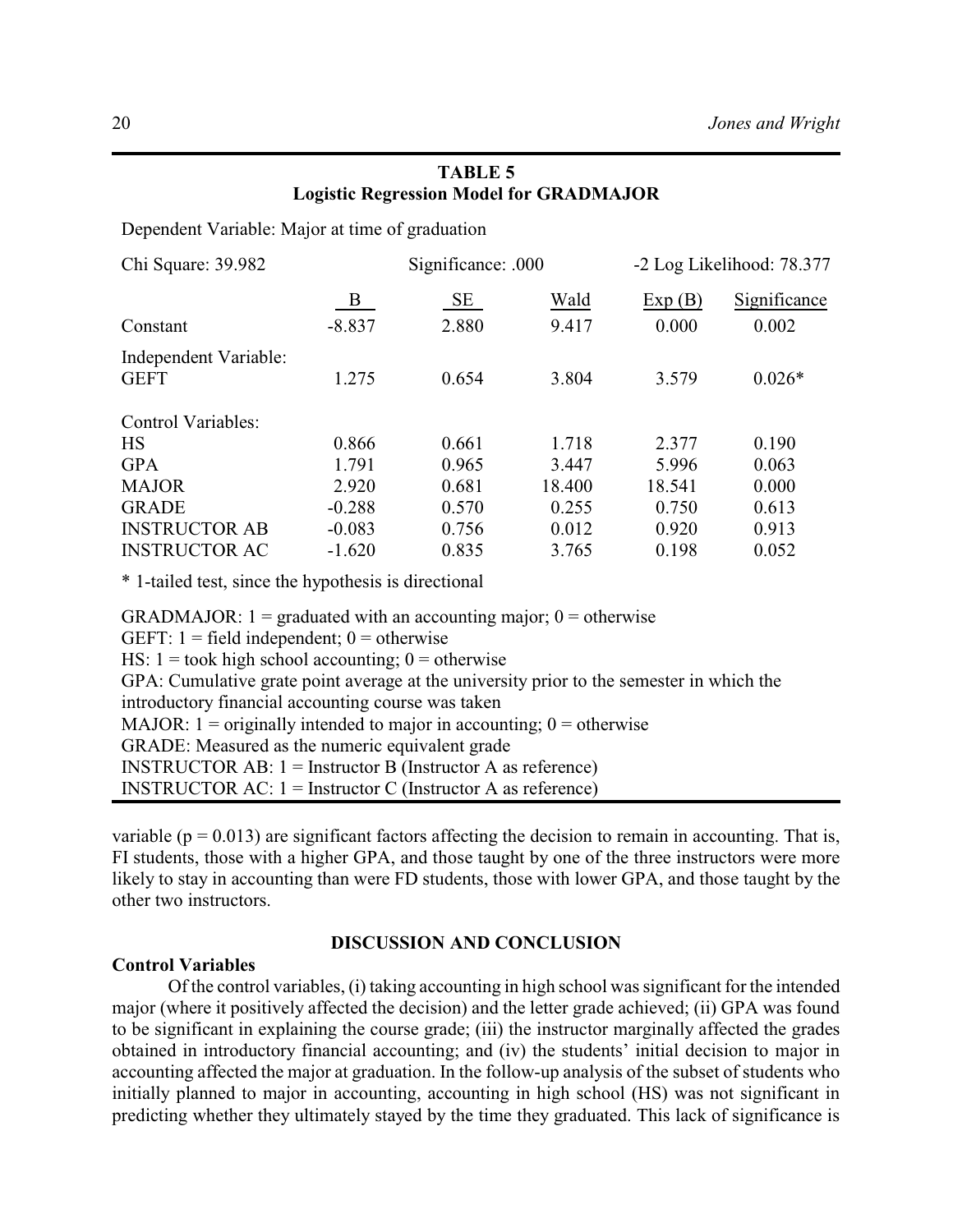consistent with the findings for the initial decision to major in accounting and the eventual choice of major upon graduation.

#### **Independent Variable**

We found that cognitive style was significant for the major upon graduation but not significant for the initial decision to major in accounting or the grade in introductory financial accounting. Similarly, the results for the effect of cognitive style on the selection of accounting major and performance are mixed. The most important finding is that field independent students are more likely to graduate in accounting than field dependent students. A related matter, which we discuss later, is the high attrition rate among students whose initial intention is to graduate in accounting. We find that cognitive style plays a role here in that FI students are significantly less likely to drop accounting than their FD counterparts.

#### **Conclusions**

The principal findings are that while the initial decision to major in accounting is a statistically significant variable in predicting whether students will graduate with an accounting degree, FI students in a typical introductory financial accounting class – which is taken by both business and nonbusiness students – are statistically more likely to graduate with an accounting degree than their FD counterparts; however, neither GPA nor having taken accounting in high school is a statistically significant predictor.

The implications of these findings for accounting educators are both interesting and problematic, at least for the finding that FI students are more likely to graduate with an accounting degree. The "obvious" solution to this problem is that, in order to swell the ranks of accounting graduates, educators should somehow screen the introductory class so that as many of them as possible exhibit FI behavior. Educators already discriminate students on the basis of GPA, so why not add the extra requirement that accounting concentrators also be "more FI"?

Such a solution raises ethical issues, however, since it would exclude students simply on the basis of their preferred approach to problem solving. Perhaps a more satisfactory approach would be to accept both FI and FD students of comparable GPA and then proceed to develop in the FD students some of the higher cognitive skills demonstrated by FI students. This type of approach has been suggested before: Amernic and Enns (1979) discussed the feasibility of offering a different accounting curriculum (e.g. by gradually increasing the number of less-directed testing material, such as cases) for students whose "cognitive complexity" was low in an attempt to raise it. However, as the authors pointed out, such an exercise is labor intensive, and with financial budgets strained at most institutions, it would probably not be acceptable. Besides, in our view, there is something amiss with this Pygmalion-esque process, since it ignores the fact that both FI and FD students "bring something to the table". While FI students demonstrate greater ability in problem solving than FD students, FD students are more adept in handling ambiguous information (Witkin and Goodenough, 1977; Gul, 1984). Since an objective of the Accounting Education Change Commission is to train students so that they develop an "ability to identify and solve unstructured problems…" (AECC 1990. p. 311), we believe that educators should focus on developing accounting curricula that capitalize on the attributes of both types of cognitive style. That is, course material should be introduced that not only challenges students to think analytically for problem solving, but also encourages them to develop skills in handling ambiguity.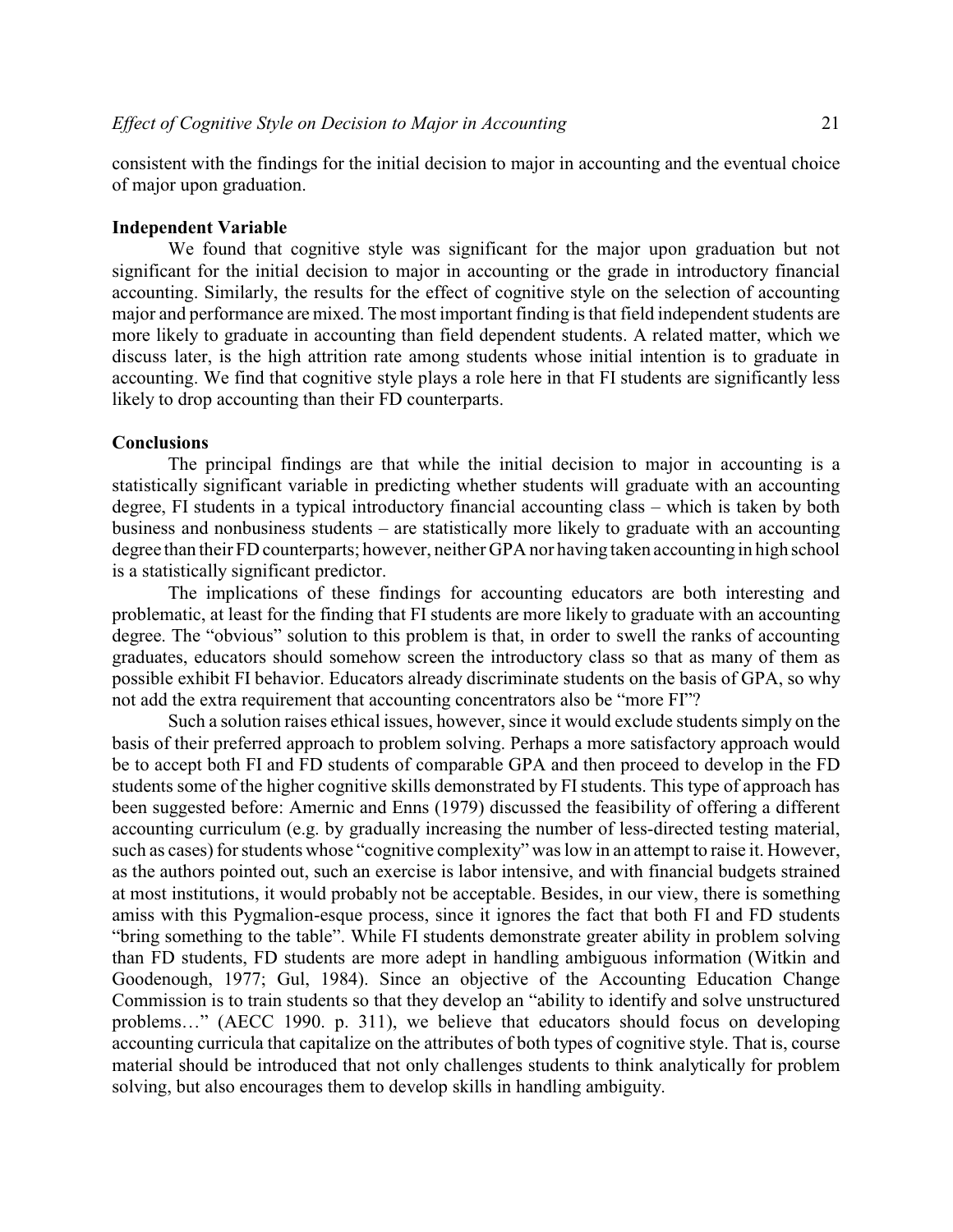There are three possible explanations for the lack of significant findings for cognitive style on the other (dependent) variables of interest. One is that field dependency is not the appropriate measure of cognitive style to explain student performance in introductory financial accounting and the initial decision to major in accounting. That is, an alternative concept of cognitive style or an alternative measure of individual differences would be better predictors. The second is that the power of the test was too low to detect if there was a significant underlying difference between the groups. The third is that the students in our sample averaged 14.36 out of 18 on the GEFT and that, as a whole, the sample is more field independent than the population in general.<sup>11</sup> Nevertheless, prior research, as mentioned earlier, indicates that business students, and accounting students in particular, are more likely to be field independent. Moreover, in our sample, we had a mixture of business and nonbusiness students, so we expected, ex ante, that GEFT would be a suitable predictor variable. These explanations are possible limitations in our study.

The observation that prior (i.e. high school) experience in accounting/ bookkeeping positively affected the examination performance is consistent with the findings of Eskew and Faley (1988) and those of Rohde and Kavanagh (1996), but inconsistent with those of Baldwin and Howe (1982), although in the latter case, results were based on the final exam rather than the course grade. Because taking accounting in high school positively affects performance, this suggests that there may not be a large difference in orientation between the two. Moreover, even if there is a large difference, it still confers an advantage to the students who took accounting in high school.

The initial decision to major in accounting (MAJOR) positively affected the decision to graduate in accounting. However, the actual performance in the introductory course was not affected, implying that other factors (such as incoming GPA) are more important in determining the actual grade than the intention to major in accounting.

The positive effect of GPA on performance is not surprising as it is consistent with findings by other researchers (see, for example, Eskew and Faley, 1988). The effect on the decision to remain in accounting (from our follow-up analysis) is also perfectly reasonable: students with higher GPAs would be expected to maintain those GPAs and, ceteris paribus, would have no need to switch majors.

We suggest these lines of research should be extended to investigate the possible effects of work experience, explicitlymeasured motivation, and the demands of part-time jobs on performance in order to learn more about the factors affecting the decision to enter a business degree program and eventually to graduate with an accounting designation. The ultimate goals should be to attract students to the accounting profession who will clearly perform at a superior level and to achieve this result as efficiently as possible. At the present time, there are too many students initially intending to graduate with an accounting degree, who eventually pursue other interests. As can be seen from Table 1, 33.1 percent (47 students) who took the course initially intended to graduate with an accounting designation. However, a follow up after graduation indicates that only 16 of the 47 (34 percent) actually did so. The reasons for the high attrition rates need to be investigated, since high rates represent missed opportunities. In the present study, we note that GPA, an instructor effect and cognitive style were found to be successful in explaining the attrition, with FD students more likely to drop than their FI counterparts. Given other cognitive style research (e.g. that of Hicks et al, 2007)

 $<sup>11</sup>$  However, we do not believe this invalidates the findings because when we reran the results omitting the middle</sup> third of the sample, the significant findings for GEFT were exactly the same as before.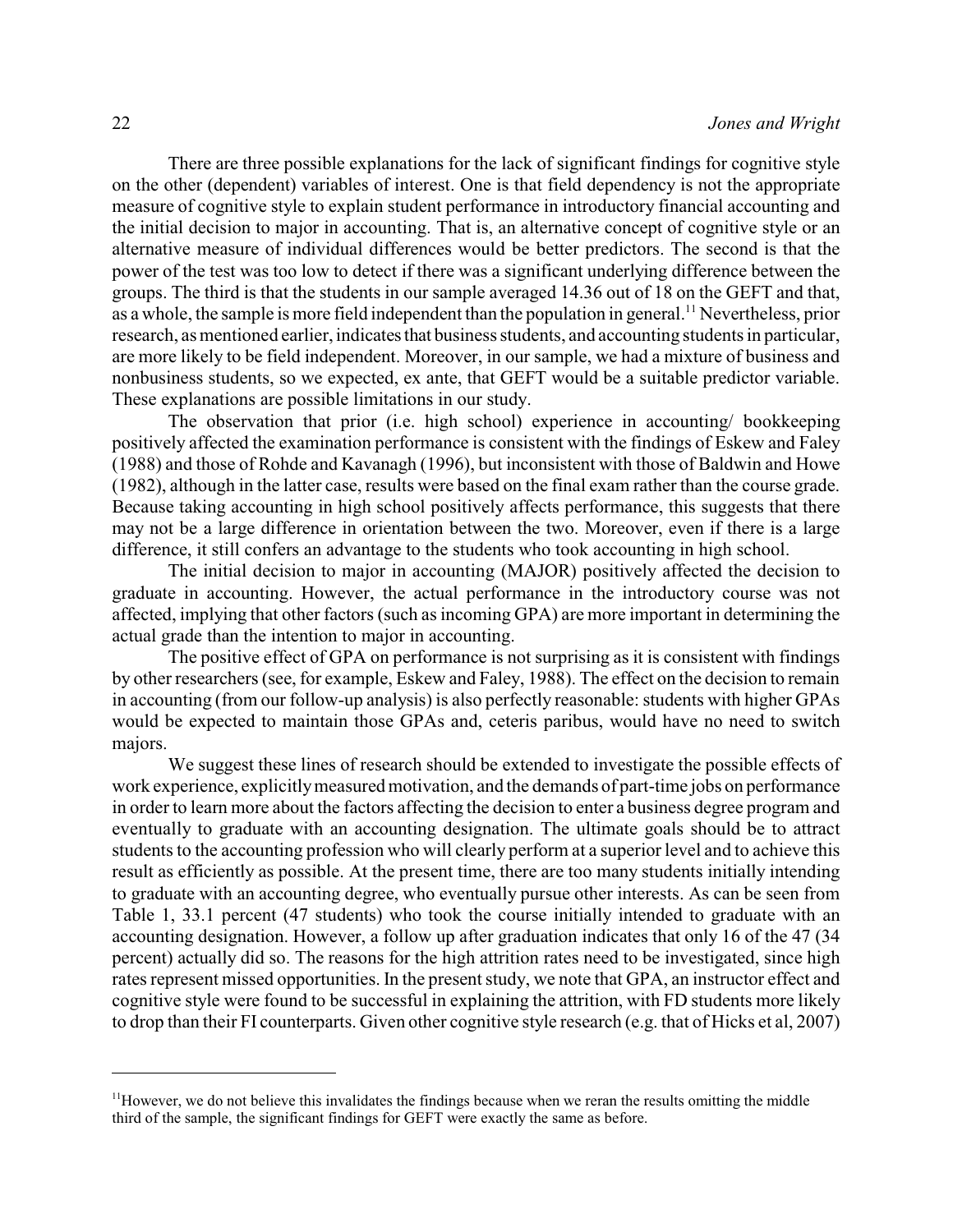that showed there is a preponderance if FI individuals in the accounting profession, this result is not surprising.

As with most research of this type, the usual caveats apply: since this study was conducted over just one semester and at one institution, the results may not be generalizable to other settings. Moreover, the research depended on volunteers, and 42 percent of eligible students chose to participate in the survey which may have affected the results.

#### **REFERENCES**

- Accounting Education Change Commission. 1990. Objectives of Education for Accountants: Position Statement Number 1. *Issues in Accounting Education* (Vol. 5, No. 2) 307-331.
- Albrecht, W. S., and R. J. Sack. 2000. Accounting Education: Charting the Course through a Perilous Future. *American Accounting Association: Accounting Education Series*, Vol. 16.
- Amernic, J. H., and T. Beechy. 1984. Accounting Students' Performance and Cognitive Complexity: Some Empirical Evidence. *The Accounting Review* (Vol. 59, No. 2) 300-313.
- Amernic, J. H., and R. J. Enns. 1979. Levels of Cognitive Complexity and Design of Accounting Curriculum. *The Accounting Review* (Vol. 54, No. 1) 133-146.
- Au, A. K. 1997. Cognitive Style as a Factor Influencing Performance of Business Students across Various Assessment Techniques. *Journal of Managerial Psychology* (Vol. 12, No. 4) 243-250.
- Auyung, P. K. 1991. Secondary School Accounting and Student Subsequent Performance in the Initial University Accounting Course: An Australian Study. *Paper presented at the third annual conference of accounting academics*, Hong Kong.
- Awasthi, V., and J. Pratt. 1990. The Effects of Monetary Incentives on Effort and Decision performance: The Role of Cognitive Characteristics. *The Accounting Review* (Vol. 65, No. 4) 797-811.
- Baldwin, B. A., and K. R. Howe. 1982. Secondary-Level Study of Accounting and Subsequent Performance in the First College Course. *The Accounting Review* (Vol. 57, No. 3) 619-626.
- Bergin, A. E. 1983. Religiosity and Mental Health: A Critical Reevaluation and Meta-Analysis. *Professional Psychology: Research Practice* (Vol. 14) 170-184.
- Bernardi, R. A. 1993. Group Embedded Figures Test: Psychometric Data Documenting Shifts from Prior Norms in Field Independence of Accountants. *Perceptual and Motor Skills* (Vol. 77) 579- 586.
- \_\_\_\_\_\_\_. 2003. Students' Performance in Accounting: Differential Effect of Field Dependence-Independence as a Learning Style. *Psychological Reports* (Vol. 93) 135-142.
- Bonham, S., D. Deardorff, and R. Beichner. 2003. Comparison of Student Performance Using Web and Paper-Based Homework in College-Level Physics. *Journal of Research in Science Teaching* (Vol. 40, No. 10) 1050-1071.
- Borjas, G. J. 2000. Foreign-Born Teaching Assistants and the Academic Performance of Undergraduates. *American Economic Review* (Vol. 90, No. 2) 355-359.
- Byrne, M., and P. Willis. 2005. Irish Secondary Students' Perceptions of the Work of an Accountant and the Accounting Profession. *Accounting Education: An International Journal* (Vol. 14, No. 4) 365-379.
- Cakan, M. 2003. Psychometric Data on the Group Embedded Figures Test for Turkish Undergraduate Students. *Perceptual and Motor Skills* (Vol. 96) 993-1004.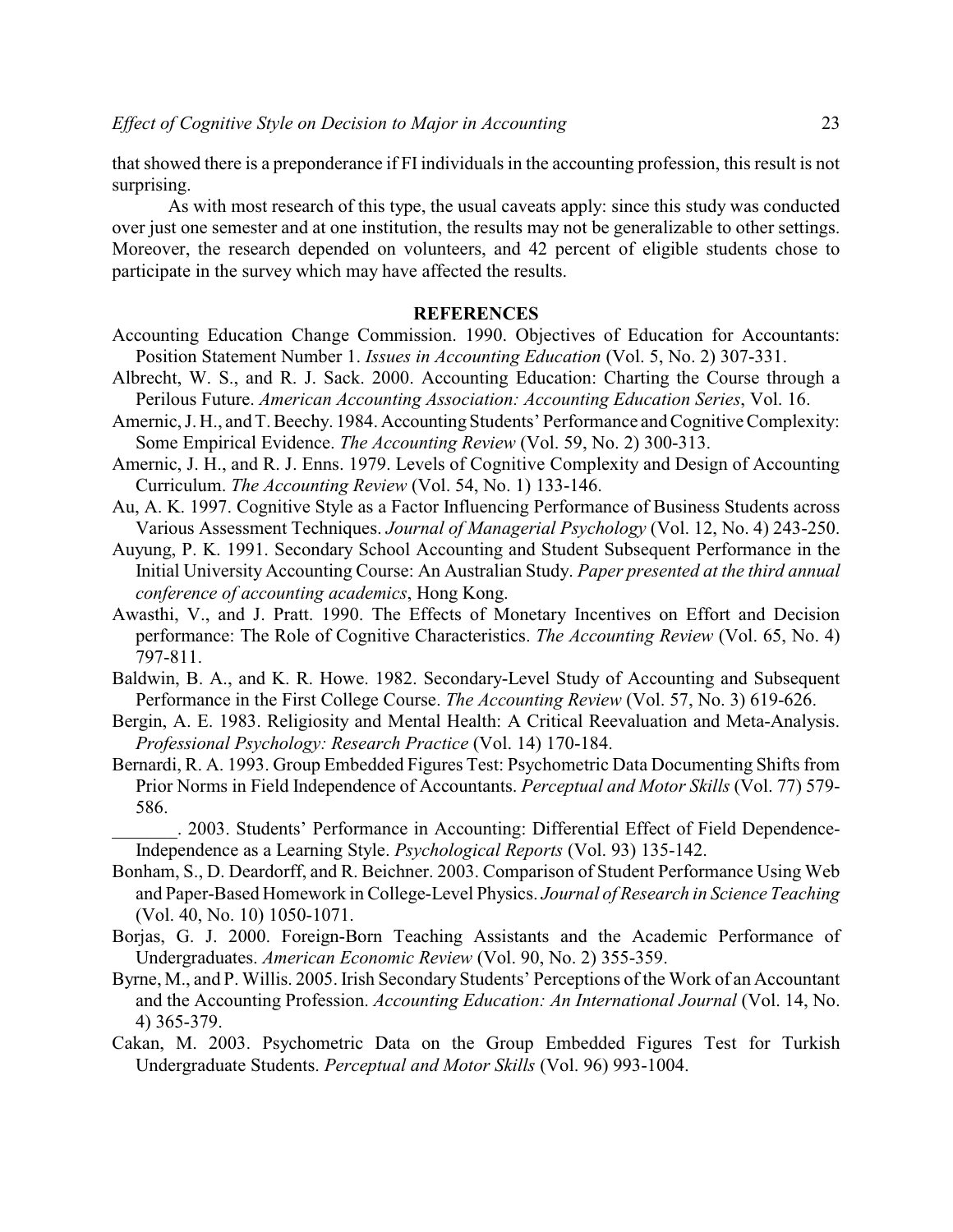- Chao, L., and J. Huang. 2003. A Study of Field Independence Versus Field Dependence of School Teachers and University Students in Mathematics. *Perceptual and Motor Skills* (Vol. 97) 873- 876.
- Chapman, D., and J. Calhoun. 2006. Validation of Learning Style Measures: Implications for Medical Education Practice. *Medical Education* (Vol. 40) 576-583.
- Chen, S., and R. Macreadie. 2002. Cognitive Styles and Hypermedia Navigation: Development of a Learning Model. *Journal of the American Society for Information Science and Technology* (Vol. 53, No. 1) 3-15.
- Cohen, J., and D. M. Hanno. 1993. An Analysis of Underlying Constructs Affecting Choice of Accounting as a Major. *Issues in Accounting Education* (Vol. 8, No. 3) 219-237.
- Daniels, H. L., and D. M. Moore. 2000. Interaction of Cognitive Style and Learner Control in a Hypermedia Environment. *International Journal of Instructional Media* (Vol. 27, No. 4) 369- 383.
- Davis, J. 1991. Educational Implications of Field Dependence, in S. Wagner & J. Demick (Eds.) *Field Dependence-Independence: Cognitive Styles across the Life Span* (Hillsdale, NJ; Erlbaum) 149-176.
- \_\_\_\_\_\_\_, and K. F. Cochran. 1989. An Information Processing View of Field Dependence-Independence. *Early Child Development and Care* (Vol. 51) 31-47.
- Desanctis, G., and R. Dunikoski. 1983. Group Embedded Figures Test: Psychometric Data for a Sample of Business Students. *Perceptual and Motor Skills* (Vol. 56) 707-710.
- Eskew, R. K., and R. H. Faley. 1988. Some Determinants of Student Performance in the First College-Level Financial Accounting Course. *The Accounting Review* (Vol. 63, No. 1) 137-147.
- Farley, A. A., and A. L. Ramsay. 1988. Student Performance in First Year Tertiary Accounting Courses and its Relationship to SecondaryAccounting Education. *Accounting and Finance* (Vol. 28) 29-44.
- Guillot, A., and C. Collet. 2004. Field Dependence-Independence in Complex Motor Skills. *Perceptual and Motor Skills* (Vol. 98) 575-583.
- Gul, F. A. 1984. The Joint and Moderating Role of Personality and Cognitive Style on Decision Making. *The Accounting Review* (Vol. 59) 264-267.
	- \_\_\_\_\_\_\_. 1990. Qualified Audit Reports, Field Dependent Cognitive Style, and Their Effects on Decision Making. *Accounting and Finance* (Vol. 30, No. 2) 15-27.
	- \_\_\_\_\_\_\_, A. Huang, and N. Subramaniam. 1992a. Cognitive Style as a Factor in Accounting Students' Perceptions of Career-Choice Factors. *Psychological Reports* (Vol. 71) 1275- 81.

\_\_\_\_\_\_\_, H. Y. Teoh, and R. Shannon. 1992b. Cognitive Style as a Factor in Accounting Students' Performance on Multiple Choice Examination. *Accounting Education* (Vol. 1, No. 4) 311-319.

- Hicks, E., R. Bagg, W. Doyle, and J. Young. 2007. Public Accountants' Field Dependence: Canadian Evidence. *Perceptual and Motor Skills*. (Vol. 105) 1127-35.
- Huang, J., and L. Chao. 2000. Field Dependence Versus Independence of Students With and Without Learning Disabilities. *Perceptual and Motor Skills* (Vol. 90) 343-346.
- Jones, S. H., and R. A. Davidson. 1995. Relationship Between Formal Reasoning and Students' Performance in Accounting Examinations. *Contemporary Accounting Research* (Vol. 12, No. 1) 163-181.
- Keef, S. P. 1988. Preparation for a First-Level University Accounting Course: The Experience in New Zealand. *Journal of Accounting Education* (Vol. 6, No. 2) 293-307.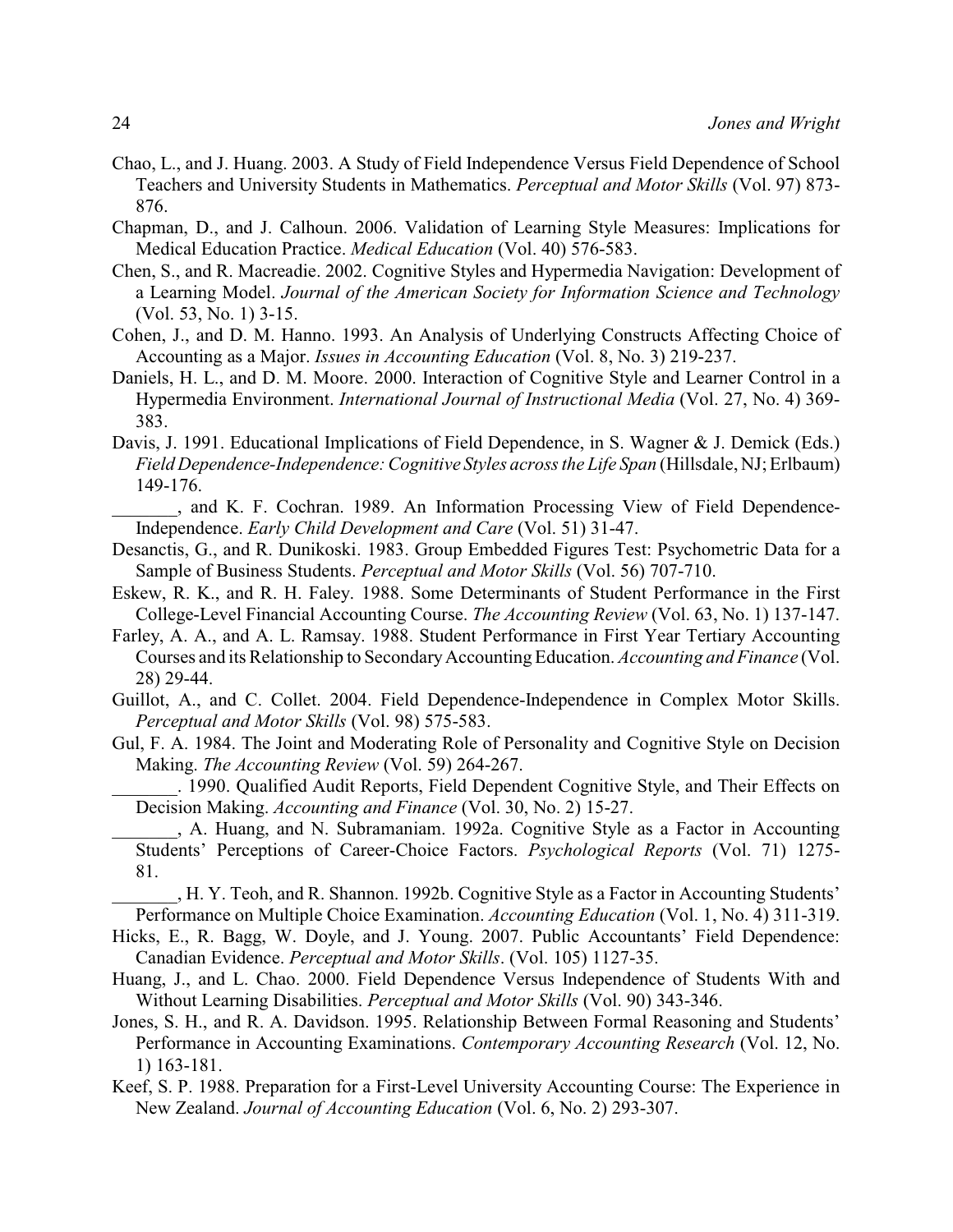\_\_\_\_\_\_\_, and K. C. Hooper. 1991. Prior Accounting Education and Performance in a First- Level University Course in New Zealand. *Accounting and Finance* (Vol. 31) 85-91.

- Kelleher, W. E. 1997. The Group Embedded Figures Test: Field Dependence/Independence and Undergraduate College Major. *College Student Journal* (Vol. 31) 115-120.
- Leader, L. F., and J. D. Klein. 1996. The Effects of Search Tool Type and Cognitive Style on Performance during Hypermedia Database Searches. *Educational Technology Research and Development* (Vol. 44) 5-15.
- Lee, D. S.-Y. 1999. Strength of High School Accounting Qualification and Student Performance in University-Level Introductory Accounting Courses in Hong Kong. *Journal of Education for Business* (Vol. 74, No. 5) 301-306.
- Liu, W. 2006. Field Dependence-Independence and Participation in Physical Activity By College Students. *Perceptual and Motor Skills* (Vol. 102) 806-814.
- Lusk, E., and H. Wright. 1981(a). Differences in Sex and Curricula on Learning the Group Embedded Figures Test. *Perceptual and Motor Skills* (Vol. 53) 8-10.
- \_\_\_\_\_\_\_, and \_\_\_\_\_\_\_. 1981(b). Note on Learning the Group Embedded Figures Test. *Perceptual and Motor Skills* (Vol. 53) 370.
- Marriott, P., and N. Marriott. 2003. Are We Turning Them On? A Longitudinal Study of Accounting Undergraduate Students' Attitudes Toward Accounting as a Profession. *Accounting Education: An International Journal* (Vol. 12, No. 2) 113-133.
- Maudlin, S., P. H. Mounce, and J. L. Crain. 2000. The Accounting Principles Instructor's Influence on Students' Decision to Major in Accounting. *Journal of Education for Business* (Vol. 75, No. 3) 142-148.
- McMorris, T., J. Sproule, and W. MacGillivary. 2002. Field Dependence/Independence, Observational and Decision-MakingSkills ofTraineePhysical Education Teachers. *International Journal of Sport Psychology* (Vol. 33) 195-204.
- McRae, L., and J. Young. 1988. Group Embedded Figures Test: Psychometric Data for a Sample of Canadian Undergraduate Business Students. *Perceptual and Motor Skills* (Vol. 67) 195-198.
- Mitchell, F. 1985. School Accounting Qualifications and Student Performance in First-Level University Accounting Examinations. *Accounting and Business Research* (Vol. 15) 81-86.
- Murphy, H. J., P. A. Doucette, W. E. Kelleher, and J. D. Young. 1997. The Group Embedded Figures Test: Undergraduate Business Concentration and Analytical Skills. *Journal of Education for Business* (Vol. 73, No. 1) 39-42.
- O'Brien, T. P., S. Butler, and L. Bernold. 2001. Group Embedded Figures Test and Academic Achievement in Engineering Education. *International Journal of Engineering Education* (Vol. 17, No. 1) 89-92.

\_\_\_\_\_\_\_, and N. C. Wilkinson. 1992. Cognitive styles and Performance on the National Council of State Boards of Nursing Licensure Examination. *College Student Journal* (Vol. 26) 156-166.

- Phillips, F. 1998. Accounting Students' Beliefs About Knowledge: Associating Performance with Underlying Belief Dimensions. *Issues in Accounting Education* (Vol. 13, No. 1) 113-126.
- Pincus, K. V. 1985. Group Embedded Figures Test: Psychometric Data for a Sample of Accountants Compared with Student Norms. *Perceptual and Motor Skills* (Vol. 60) 707-712.
- Pratt, J. 1980. The Effects of Personality on Subjects' Information Processing: A Comment. *The Accounting Review* (Vol. 55, No. 3) 501-506.